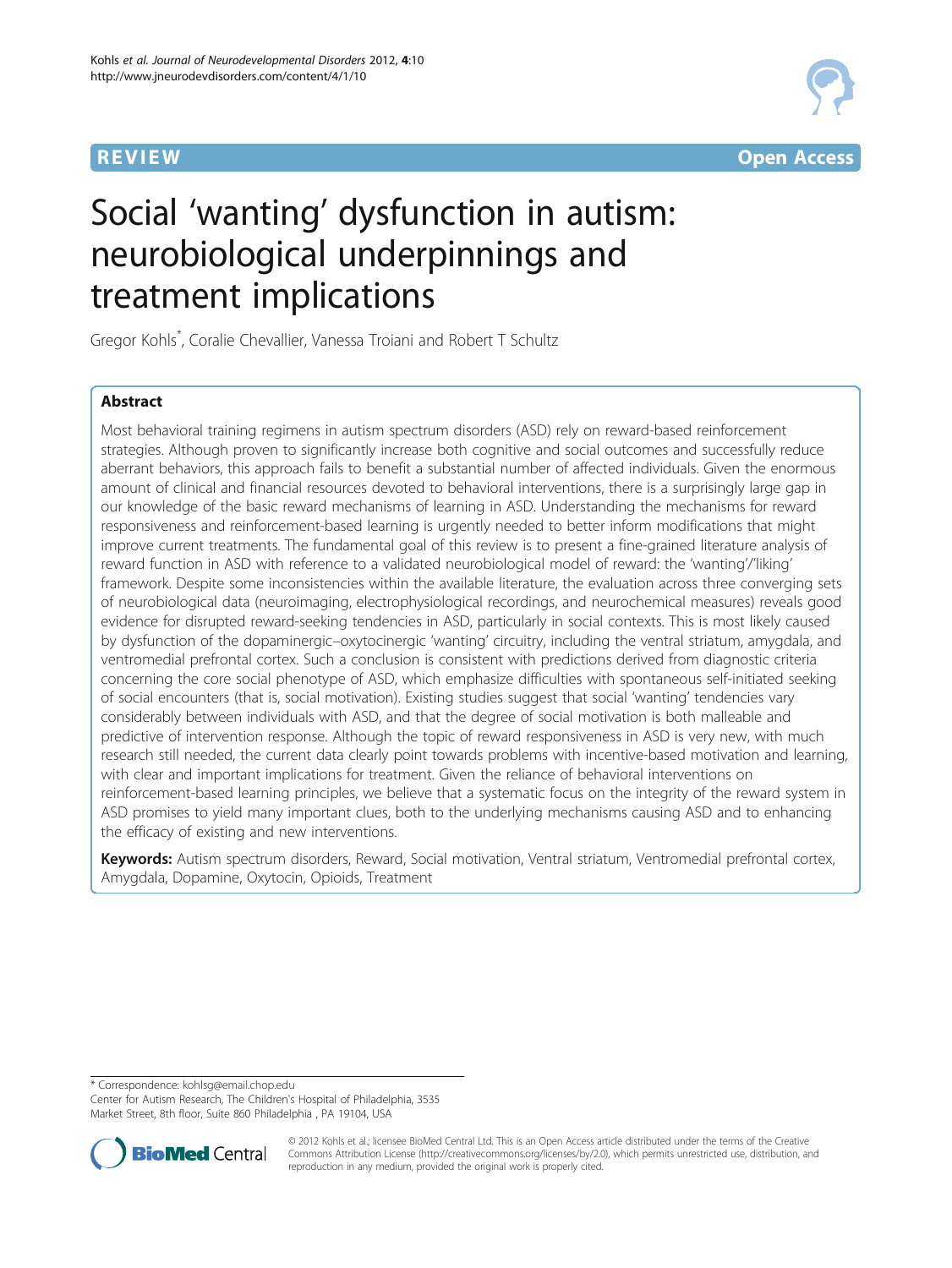#### **Review**

# Introduction

Autism is currently defined by impairments in social interactions, communication and restricted interests and behaviors [\[1](#page-14-0)]. The core social and communicative impairments (which will probably be collapsed into one category in the forthcoming fifth edition of the Diagnostic and Statistical Manual of Mental Disorders) can be conceptualized as a set of related skill deficits (including social reciprocity, social perception and memory, joint attention, and perspective-taking). These deficits conspire to make it difficult for people with autism to develop and maintain social relationships [\[2\]](#page-14-0). Considering the symptoms of autism spectrum disorders (ASD) as developmental failure to acquire adequate social-communication skills brings into focus the learning processes that underlie ASD. Such skillbased focus has concrete implications for treatment. Currently, there are no FDA-approved medications to treat the core social and communicative skill impairments of ASD. In fact, it is probably naive to expect that a medication is by itself able to remediate a skill deficit, but it clearly might have a role in potentiating or facilitating social skill learning.

At present, most interventions targeting socialcommunicative skill defects and other behavioral problems in ASD rely on the principles of applied behavior analysis (ABA), especially operant techniques, where desired behaviors are reinforced using a variety of rewards (for example, verbal praise, candy, or stickers). Accumulating evidence from over 40 years of research indicates that these reinforcement-based interventions significantly increase both cognitive and social outcomes, and successfully reduce aberrant behaviors [\[3\]](#page-14-0). Although it is well established and has proven efficacious at the group level, this approach fails to benefit a substantial number of individuals on the autistic spectrum [\[4-6](#page-14-0)]. It is not yet understood how and why behavioral approaches work well for some people with ASD but not for others. As well as factors such as lack of treatment fidelity, inadequate choice of reinforcers, and absent generalization effects, reward responsiveness might be a significant moderator of intervention outcome in the context of behavior-analysis treatment programs. Reward responsiveness most likely mediates skill learning during these types of interventions [[4](#page-14-0)]. Thus, the variable treatment response rate of individuals with ASD might indicate that reward systems are more efficient in those for whom behavioral interventions are most effective than in those who profit only minimally or not at all. Given the enormous amount of clinical and financial resources devoted to reinforcement-based interventions, there is a surprisingly large gap in our knowledge concerning the basic reward mechanisms in ASD. Understanding the mechanisms for reward-based learning is urgently needed to better elucidate and inform modifications to the current standard of care.

The aim of this paper was to review the biological substrates of reward processing in ASD, including neuroimaging data, electrophysiological recordings, and neurochemical measures. Because current ASD research lacks a clear reference to any validated neurobiological model of reward, we introduce a well-established framework of reward responsiveness formulated by Berridge and colleagues: the 'wanting'/'liking' model [[7,8\]](#page-14-0). With reference to this model, we summarize what is currently known concerning the neural correlates underlying reward responsiveness in ASD, with a special emphasis on social reward versus other reward types. In this context, we discuss how the available data may not only inform the basic mechanisms of reward-based treatments in ASD, but also variability in treatment response. Ultimately, such knowledge could facilitate early diagnosis and future intervention approaches with potentially greater treatment benefits for a larger percentage of individuals with ASD. Finally, we highlight several limitations in the current ASD reward literature that probably contribute to discrepant study findings and that should be resolved in future research.

#### A heuristic of reward responsiveness: the 'wanting'/'liking' model

#### The concepts of reward 'wanting' and reward 'liking'

Most people associate reward with something pleasant that they like, such as a piece of chocolate. However, hedonic feelings are only one feature of reward. Research has indeed shown that reward is not a unitary construct, but is actually comprised of different components, which can be dissociated both psychologically and neurobiologically [[8\]](#page-14-0). One component is 'liking', which is related to the pleasurable effect of reward consumption. The other component is 'wanting' (also called 'incentive salience'), which corresponds to the motivational aspect of reward; it is the anticipatory drive. Both reward components include conscious and unconscious levels of processing. On a temporal dimension, the processing of reward can be subdivided into two successive phases, with an appetitive anticipation or 'wanting' period usually preceding a reward consumption or 'liking' response (Figure [1](#page-2-0)). Typically, rewards that are 'liked' are also 'wanted'. Based on learning experiences, previously neutral stimuli usually acquire reward value either through the occurrence of hedonic sensations of 'liking' an unconditioned stimulus (UCS) when consuming it (for example, the actual taste of chocolate) or through associations of a conditioned stimulus (CS) that predicts a reward (for example, picture of a chocolate bar). After learning, 'wanting' is easily triggered by encounters with an incentive CS or with a reward itself (for example, UCS). Incentive CS themselves become strongly salient, and function as motivational 'magnets' attracting attention, because they take on incentive properties similar to the reward they predict. This can even turn a previously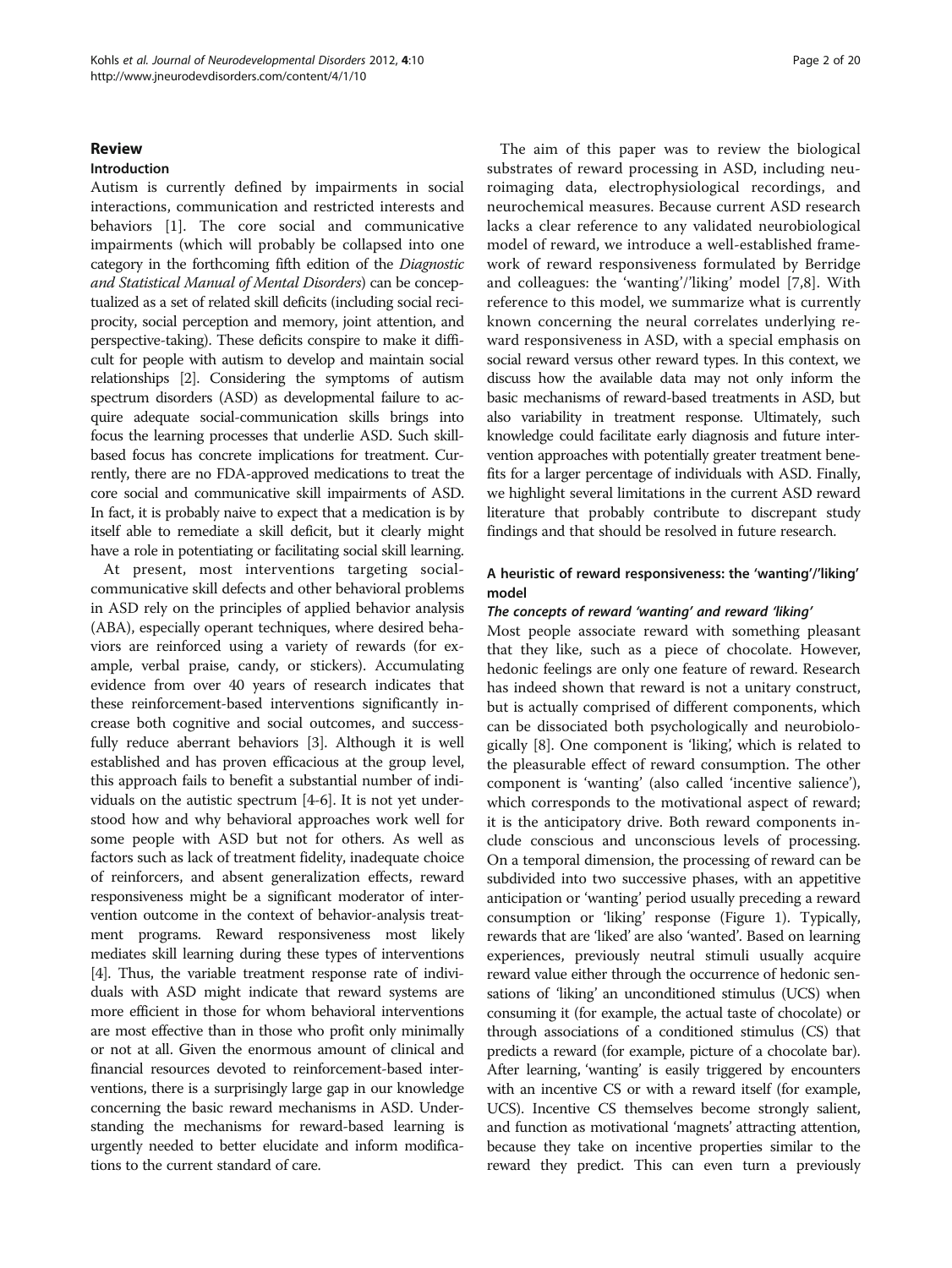<span id="page-2-0"></span>

[[7](#page-14-0)]). Temporally, the processing of reward can be subdivided into two successive phases, with a 'wanting' period usually preceding a 'liking' response, each with a discrete neural basis. Although rewards that are 'liked' are typically also 'wanted', it seems that these two aspects of reward are dissociable both psychologically and neurobiologically. Rewarding situations are characterized by an anticipation phase or the 'wanting' of a reward, which often results in a phase of reward consumption or 'liking', with some rewards causing a peak level of subjective pleasantness (for example, a lottery win, job promotion, encounter with an old friend, favorite meal or music, sexual orgasm, drug high). Many rewarding episodes are followed by a period of satiation for the specific reward experienced. To our knowledge, there are currently no data available to suggest that the 'wanting'/'liking' model would apply differently to social and non-social types of reward. However, some rewards lack satiation effects or result in only short periods of satiation (for example, money). In general, physiological or drive states (for example, satiation, deprivation, stress, anxiety) strongly modulate an individual's responsiveness to reward. Both reward 'wanting' and reward 'liking' have been associated with discrete (and to a specific extent with some overlapping) neural correlates. Whereas 'wanting' is mainly driven by phasic dopaminergic neural firing in the ventral striatum (including the nucleus accumbens), 'liking' is largely influenced by the opioid system, and recruits the ventromedial prefrontal cortex (vmPFC). As summarized in this paper, there is good evidence to suggest that reward 'wanting' is disrupted in ASD, particularly in the social domain, whereas the available data for reward 'liking' are inconclusive (see below for details).

neutral stimulus into an instrumental conditioned reinforcer for which people will work to obtain and 'consume' (for example, money). Humans possess a general intrinsic motivation system, which regulates approach behaviors towards pleasant stimuli and avoidance of threatening and stressful events. The power of this 'wanting' system varies from individual to individual, because of natural biological differences in reward responsiveness and learned differences in the value of different rewards.

Many rewarding episodes are followed by a period of satiation for the specific reward that was consumed. To our knowledge, there are no data available to suggest that the 'wanting'/'liking' model would apply differently to social and non-social types of reward. However, some rewards lack satiation effects or result in only short periods of satiation (for example, money). In general, physiological or drive states (for example, satiation, deprivation) strongly modulate an individual's reward 'wanting' and 'liking' responses. For instance, food cues (for example, smell) are very potent in eliciting desire for food when a person is hungry, but are less salient when they have recently eaten a meal. As noted above, both reward 'wanting' and 'liking' have been associated with some distinct (and to a specific extent with some overlapping and interrelated) neural substrates, which are reviewed next.

#### The neurobiological substrates of 'wanting' versus 'liking'

The neural circuit mediating reward-related behavior is a complex network comprising, among others, the midbrain (including the ventral tegmental area (VTA) and the substantia nigra (SN)), the amygdala, the ventral striatum (including the nucleus accumbens (NAcc)), and the ventromedial prefrontal cortex (including the medial orbitofrontal cortex (OFC) and the ventral portion of the anterior cingulate cortex (ACC)) [[9](#page-14-0)] (Figure [2](#page-3-0)). Although several brain structures contribute to the reward circuitry, the central hub within this functional network is the ventral striatum (VS) [\[10](#page-14-0)]. The VS receives major afferent input from the OFC, the ACC, and the medial temporal lobe, including the amygdala. In addition, strong reciprocal fiber projections exist between the VS and midbrain regions. Although mostly based on anatomical research in nonhuman primates, recent developments in human brain imaging, such as functional connectivity measures and diffusion tensor imaging (DTI), confirm the complex information transfer within this frontolimbic network underlying reward processing [[11\]](#page-14-0).

Dopamine is the neurotransmitter predominately associated with reward processing [\[12\]](#page-14-0). Most dopaminergic neurons within the core reward circuitry, particularly in the VS, show short bursts of phasic activation in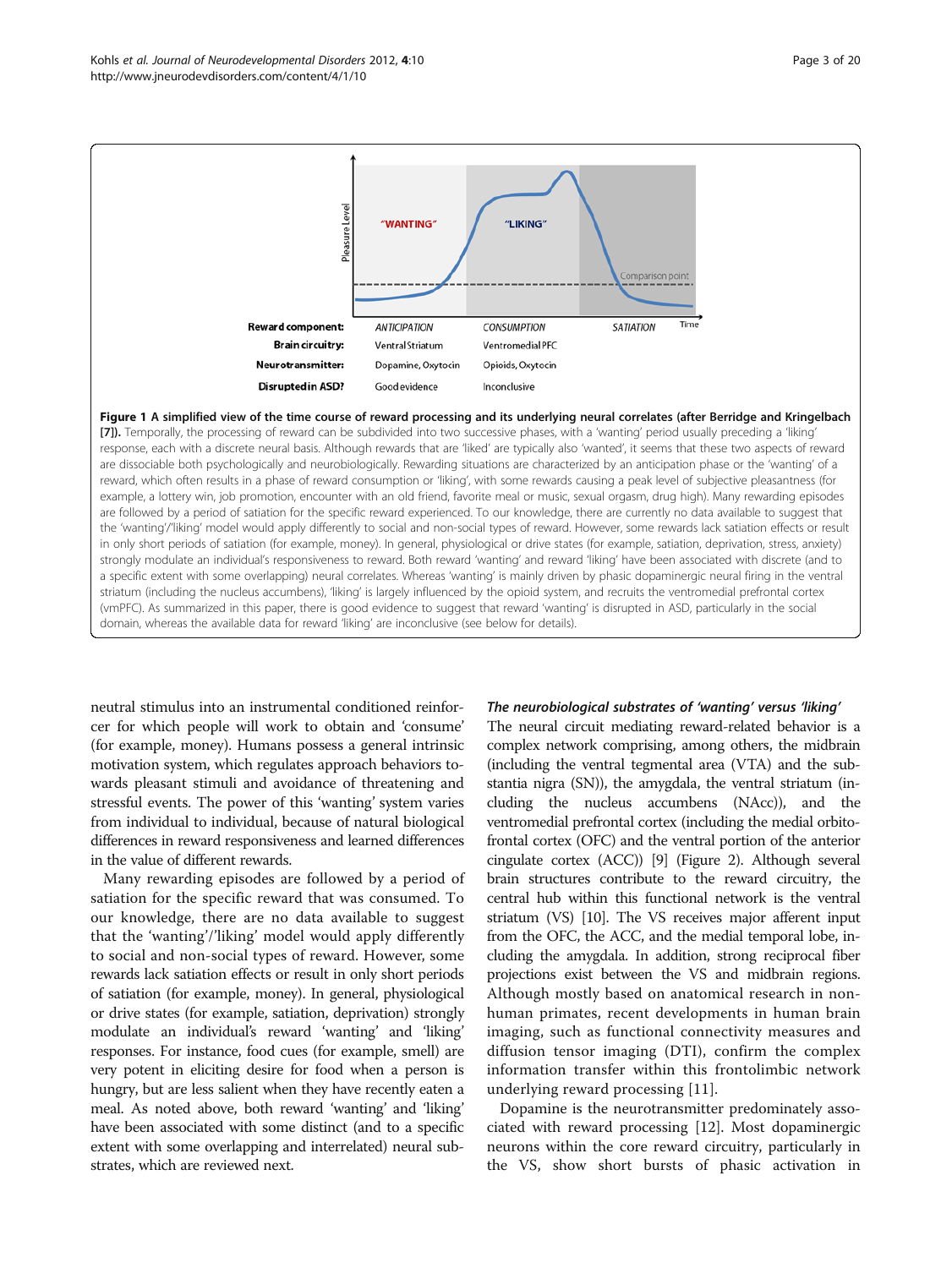<span id="page-3-0"></span>Kohls et al. Journal of Neurodevelopmental Disorders 2012, 4:10 Page 4 of 20 Page 4 of 20 http://www.jneurodevdisorders.com/content/4/1/10



response to reward and, after learning, in response to conditioned cues that signal a potential reward [\[13](#page-14-0)]. Although dopamine had long been thought to mediate 'liking, recent evidence indicates that dopamine is neither necessary nor sufficient for generating 'liking' responses, but plays a more important role in the motivational component ('wanting') of reward [\[8\]](#page-14-0). More specifically, it has been suggested that the amount of phasic dopaminergic neuronal firing encodes the incentive salience of appetitive environmental stimuli, and that such firing typically precedes motor behavior to seek out, approach, and consume a reward. Animal research using *in vivo* neurochemical methods indicates that phasic dopamine signals in the VS, potentially influenced by input from the midbrain, amygdala, and ventromedial prefrontal cortex (vmPFC), underlie non-social and social reward-seeking behaviors, including eating, drinking, reproduction, and other species-specific interactions [\[14](#page-14-0)]. By contrast, the hedonic effect of reward is primarily associated with the opioid and endocannabinoid system [\[15,16](#page-14-0)].

Recent research aims to disentangle the spatiotemporal localization of both these reward-related components in the human brain using functional magnetic resonance imaging (fMRI) [[17](#page-14-0)], although early fMRI studies primarily focused on money. Cued anticipation of monetary gains has been consistently found to recruit the VS, including the NAcc, with greater VS activity for more salient incentives (for example, \$1 versus \$5; [\[18\]](#page-14-0)). Similarly, animal research suggests that cue-triggered VS activations precede reward consumption (for example, winning money) and primarily reflect reward 'wanting' . This finding has

been replicated with other appetitive stimuli such as biological and social rewards [\[19](#page-14-0),[20\]](#page-14-0), suggesting that the VS, particularly the NAcc, functions as a general, modalityindependent mediator of reward 'wanting'.

Reward 'liking', by contrast, has been primarily associated with activations in vmPFC, particularly the medial OFC and the ventral ACC [\[21\]](#page-14-0). Using prototypical fMRI paradigms designed to investigate differential brain responsiveness to reward consumption versus anticipation [\[18,22,23\]](#page-14-0), the vmPFC has been repeatedly found to be activated during the processing of pleasant outcomes, including monetary and social rewards [\[24\]](#page-14-0). Insight into the neural basis of reward 'liking' has also been gained using pleasant-tasting food rewards. Diminished activity in the OFC has been found after a specific food item has been eaten to satiety, thereby decreasing its hedonic value and subjective pleasantness [[25](#page-15-0),[26](#page-15-0)]. More specifically, a medial–lateral hedonic gradient has been indentified within the OFC, which tracks the reward value of different reinforcers with regard to its valence [\[27](#page-15-0)]. Medial OFC activity is related to the positive value of reinforcers (for example, winning money), whereas the lateral OFC is associated with evaluating the unpleasant aspects of reinforcement (for example, losing money). This medial– lateral gradient interacts with a second hedonic gradient along the posterior–anterior axis, which represents secondary reinforcers (such as money), more anteriorly in the OFC than primary reinforcers (such as odors, food, touch, sexual pleasure, or drugs) [[15](#page-14-0)[,28,29](#page-15-0)].

The 'wanting'/'liking' circuitry also interfaces with category-specific brain areas, allowing information about the type of reward to influence the circuit [[21](#page-14-0)]; for example, social rewards such as affirmative smiles recruit reward structures and 'social brain' pathways [[30](#page-15-0)]. This complex network interacts closely with motor-related areas and other higher cognitive associative cortices to translate basic reward information into appropriate goal-directed action plans to achieve the desired reward [\[9](#page-14-0)].

#### Relevance to research into autism spectrum disorders

Although the human fMRI literature is arguably more complex than the simple VS ('wanting') versus vmPFC ('liking') dichotomy described above [[31](#page-15-0)], this framework provides a useful heuristic model to evaluate reward responsiveness in individuals with ASD. To date, little is known about reward function in ASD, and conflicting evidence comes from intervention programs versus experimental research.

On the one hand, behavior analytic intervention programs, which place reward-based reinforcement at the heart of their treatment system, have been repeatedly found to improve socially appropriate behavior and cognitive skills while diminishing dysfunctional activities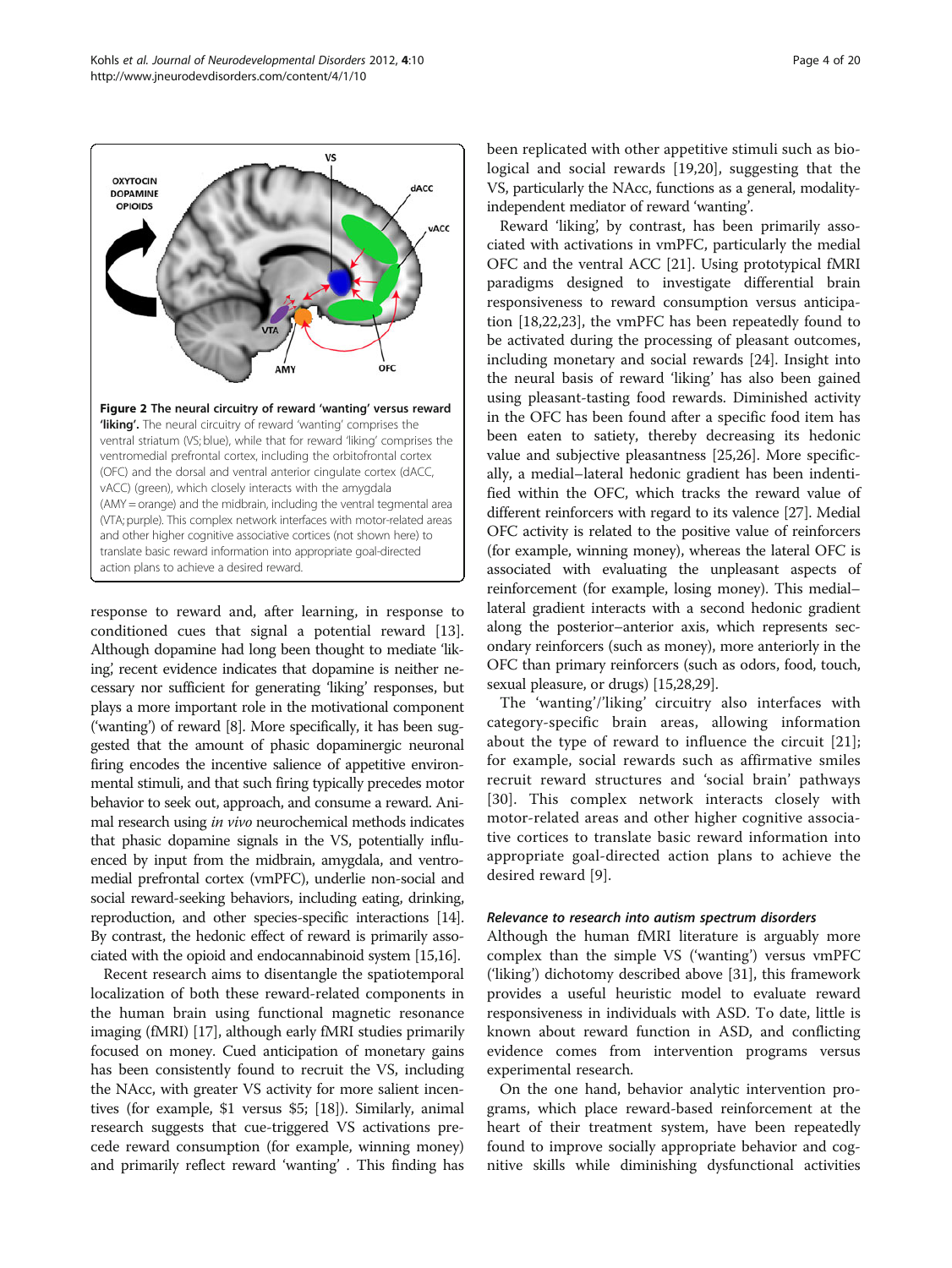[[32\]](#page-15-0). Reward-based interventions draw on a variety of reinforcers (food, tokens, sensory stimulation, toys, idiosyncratic preferred objects, praise [\[33\]](#page-15-0)), which act as key levers for learning. For instance, when a positive reinforcer follows a desired behavior, the future frequency of that behavior is enhanced under similar conditions. By contrast, when positive punishment (for example, disapproval) follows an undesired behavior, the future frequency of that behavior is decreased under similar conditions. On the other hand, evidence from behavioral experiments suggests that individuals with ASD have diminished responsiveness to reward. Stimulus–reward association learning has been repeatedly highlighted as an area of difficulty for children with ASD [[34,35\]](#page-15-0), and variability in rewardlearning skills has been identified as an important predictor of social-communication abilities [\[36\]](#page-15-0). Interestingly, the deficit in reward learning (and its link to social skills) seems to persist through to adulthood, as evidenced by impairments in the rapid formation of reward–stimulus associations and its correlation with clinical symptoms of social dysfunction [[37](#page-15-0)-[39](#page-15-0)].

Furthermore, both intervention research and behavioral investigations have suggested that individuals with ASD might be characterized by particularly low responsiveness to social rewards such as facial expressions (for example, smile), spoken language (for example, praise), and gestures (for example, the thumbs-up gesture) [[40,41\]](#page-15-0). In fact, in behavioral treatment programs, young children with ASD profit less from the use of social rewards than from nonsocial reinforcers [[42,43](#page-15-0)], and several experimental studies have confirmed that, relative to typically developing children (TDC), the performance of children with ASD is only minimally affected by social reinforcement [[44-47](#page-15-0)].

To date, the paradoxical finding of efficacious treatments rooted in reinforcement strategies in combination with weaker reward systems in ASD has received little attention in the field. This highlights a gap in our understanding of the underlying cognitive and biological processes that contribute to treatment response. In particular, a potentially important limitation of current experimental and intervention research in ASD is that it tends to construe reward as a unitary phenomenon, lacking a clear reference to any validated neurobiological model of reward; however, a critical examination of reward function in ASD requires a more fine-grained analytic approach. For instance, lower responsiveness to social reward as evident at the behavioral level could be the result of diminished 'wanting' or 'liking', or both. More specifically, reward 'liking' usually triggers and directs reward 'wanting' so that the extent to which a reward is wanted typically depends on the degree to which it has been liked [\[7](#page-14-0)]. However, in some psychiatric disorders, such as addiction, schizophrenia, and depression, 'wanting' and 'liking' can become uncoupled as a result of circumscribed neurobiological dysfunctions [\[48](#page-15-0)].

For example, a disruption in dopamine function might cause diminished 'wanting' and approach behavior to obtain a specific rewarding stimulus, even if the 'liking' response to that particular reward is preserved. In the case of schizophrenia, anhedonia (the reduced capacity to experience pleasure or 'liking'), has long been considered to be a cardinal symptom of patients with this disorder [[49](#page-15-0)]. However, recent studies using a range of pleasant stimuli, including positive words, faces, sounds, film clips, erotic pictures, and sweet drinks, have highlighted that the ability to experience pleasure is generally intact in individuals with schizophrenia, whereas the capacity to pursue and achieve a pleasurable goal (that is, the 'wanting' component of reward), is significantly disrupted [[50](#page-15-0)]. Several authoritative reviews thus concluded that anhedonia (diminished 'liking') is a less prominent feature of schizophrenia than avolition (diminished 'wanting') [[49,51-53](#page-15-0)].

This example clearly illustrates that consulting the 'wanting'/'liking' model is particularly helpful to identify which aspect of reward function is compromised or preserved in different psychopathologies. Such information might facilitate efforts at early identification and could have important implications for prevention and intervention programs. In the case of ASD, an improved understanding of distinct reward functions and their respective disruption may help to isolate discrete reward subprocesses ('wanting' versus 'liking') and their associated biological substrates (VS versus vmPFC) as treatment targets.

Given that there are currently no objective behavioral markers of 'liking' and 'wanting', it is necessary to draw on neurobiological measures. Three sets of data are considered in this review: 1) functional neuroimaging signals, 2) electrophysiological recordings, and 3) neurochemical data. Several preliminary predictions can be made with respect to the 'wanting'/'liking' model. If 'wanting' is compromised in ASD we would expect to see 1) aberrant brain responses in the VS, 2) atypical event-related brain potentials (ERPs) and EEG patterns associated with the anticipatory aspect of reward, and (3) disrupted dopamine function. On the other hand, if 'liking' is negatively affected, we would predict 1) aberrant brain activation in the vmPFC, 2) atypical ERP and EEG responses related to reward outcome processing, and 3) disrupted opioid function. Considering the core social phenotype of ASD (for example, 'lack of spontaneous seeking to share enjoyment, interests, or achievements with other people' [\[1](#page-14-0)]), it can be speculated that both 'wanting' and 'liking' of social reward is compromised in this disorder, with the most pronounced disruptions to be expected for social reward 'wanting' (that is, social motivation). In the following sections, we evaluate the extent to which the proposed predictions are supported by the available data.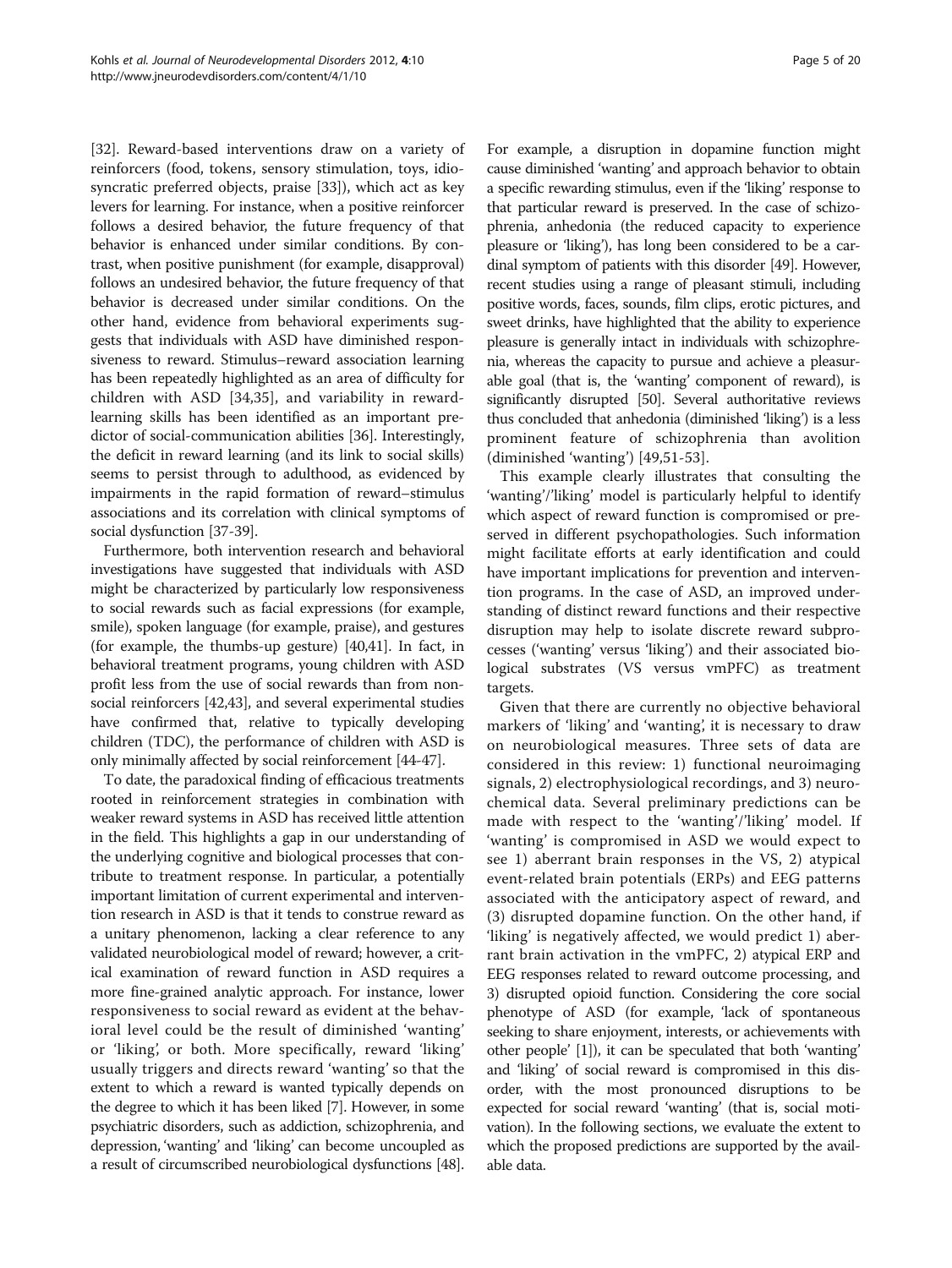## Reward responsiveness at the neurobiological level in ASD Functional magnetic resonance imaging

Although the involvement of the mesocorticolimbic reward circuitry in the psychopathology of ASD has been discussed in the literature for many years [\[40,41,54-58](#page-15-0)], only recently has research begun to systematically evaluate potential malfunctions within this circuitry. In the following section, we review the handful of studies that used fMRI to compare the blood oxygen level-dependent (BOLD) signal in response to different types of reward in children and adults with ASD relative to typically developing controls. There are complex sets of data reported across the different studies, but in this paper, we focus exclusively on the VS and the vmPFC as the neural substrates of reward 'wanting and 'liking' respectively. Further, because the amygdala forms a unique microcircuitry with the VS and the vmPFC to promote reward-seeking behaviors [\[59\]](#page-15-0), and has been repeatedly suggested to be dysfunctional in ASD [\[41\]](#page-15-0), we also review the amygdala-related findings in more detail.

#### The ventral striatum and reward 'wanting'

The available data suggest that 'wanting' (the motivational drive to achieve reward) is compromised in ASD. Four out of five published fMRI studies reported diminished VS activation in individuals with ASD compared with TDC when processing either social or monetary reward versus non-reward [\[30,60-62\]](#page-15-0). In two studies, Dichter and colleagues compared neural activation in samples of adults with and without ASD during a delayed anticipation task with two different reward contingencies. First, they tested brain responses to money and typical autism-specific objects of interest (for example, trains, cars, plastic bricks) and found decreased VS activation in ASD during periods of money anticipation and outcome, whereas VS activity was present for typical autism-specific objects of interest [\[60\]](#page-15-0). In a follow-up study applying the same paradigm but with a focus on social (for example, faces) versus monetary reward, adults with ASD again showed lower brain activation in the VS during money anticipation, but did not reveal VS hypoactivation for face rewards [\[61\]](#page-15-0). An early study by Schmitz and colleagues applied a monetarily rewarded sustained attention task to adults with and without ASD, but did not report VS activation in either group [[63](#page-15-0)]. Scott-Van Zeeland and colleagues [\[62\]](#page-15-0) were the first to compare BOLD responses to both monetary and social reward (for example, smiling face combined with verbal praise) in children with and without ASD performing an implicit learning task. In this study, the ASD group displayed diminished activation in the VS for social reward, but not for monetary reward. In addition, VS activation to social reward predicted social capacities (as measured by the Social Responsiveness Scale) within the TDC group, but not the ASD group. Kohls et al. [[30](#page-15-0)] also tested children with and without ASD, and investigated BOLD

responses to social and monetary reward in the context of an incentive go/no-go paradigm. Similar to the stimuli by Scott-Van Zeeland and colleagues [\[62\]](#page-15-0), approving faces that were contingent on accurate task performance were used as social reinforcers. Despite normal reward responsiveness at the behavioral level, participants with ASD showed hypoactivation in the VS under monetary reward conditions that required an active response to obtain a reward. Contrary to the authors' predictions and to the results of the previous study [\[62](#page-15-0)], significantly reduced VS responses during social reward processing were not seen, but these findings are consistent with results from Dichter et al. [\[61\]](#page-15-0).

Taken together, blunted VS activity is a replicated phenomenon in children and adults with ASD, and might represent a neurobiological marker for diminished incentive salience ('wanting') related to social and/or monetary reward. Compromised 'wanting' possibly disrupts the tendency in ASD to self-initiate goal-directed actions to seek out specific environmental rewards (for example, social incentives), whereas motivational tendencies towards strongly preferred idiosyncratic rewards seem to be preserved; typical autism-specific objects of interest led to normal VS activation suggestive of intact 'wanting' for this type of incentive. However, it should be acknowledged that the reviewed data provide a somewhat inconsistent picture about the specificity of VS disruption to social versus monetary reward. It is beyond the scope of this paper to speculate upon the diverse subject- and method-related factors that might have contributed to these inconsistencies (for a thorough discus-sion, see Kohls et al. [[30\]](#page-15-0)). Importantly, however, although monetary reinforcers have predominantly been operationalized and used as non-social stimuli, money is imbued with social connotations and exerts a substantial influence on pro-social behavior [[64](#page-15-0)-[66\]](#page-15-0). In this regard, aberrant VS responses to monetary incentives would not necessarily be at odds with the autism social phenotype. In addition, different potencies of social reward have been applied across studies, which could explain the discrepant results with respect to this type of reward. A picture of a smiling face paired with verbal praise was used as social reinforcement by Scott-Van Zeeland et al., whereas Dichter et al. and Kohls et al. chose static face rewards without praise. It seems likely that the combination of facial rewards with praise may represent a stronger social incentive with correspondingly greater reward system responsiveness, primarily in TDC, making it more probably that activation differences are detected between individuals with and without ASD within the VS. Future research should address these issues.

## The ventromedial prefrontal cortex and reward 'liking'

Regarding the vmPFC as the mediator of reward valuation or 'liking', the available imaging data are rather mixed. For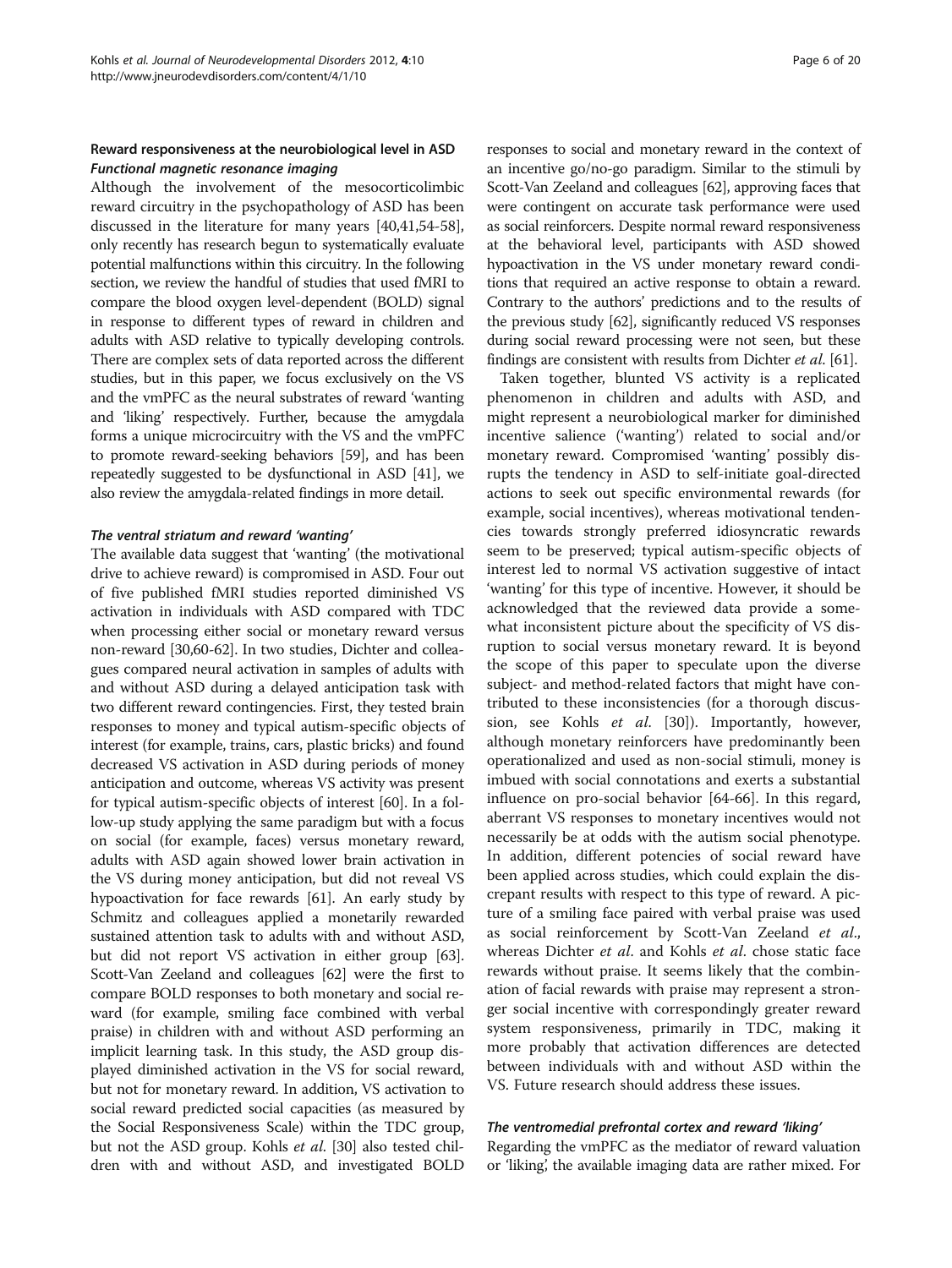the vmPFC (including rostral–ventral ACC and medial OFC), two studies reported stronger activation [[62,63\]](#page-15-0) and two reported lower activation [[30,61\]](#page-15-0) in ASD compared with TDC in response to monetary reward. In Schmitz's study [[63](#page-15-0)], ventral ACC activity correlated positively with social symptom severity (ADI-R), suggesting a possible link between atypical reward consumption and social functioning. Another study showed diminished activation in the vmPFC under social reward conditions [\[30](#page-15-0)], which is in contrast to data from Dichter et al. [\[61](#page-15-0)] and Scott-Van Zeeland et al. [\[62\]](#page-15-0). Lastly, one investigation found greater activation in the vmPFC in response to autism-specific objects of interest in individuals with ASD relative to typical control participants [[60](#page-15-0)].

In summary, the current ASD imaging literature presents no clear pattern of results with respect to possible differences from controls for reward consumption or 'liking'. Interestingly, however, enhanced activation in the vmPFC in response to high autism-interest objects suggests that the hedonic value of such objects is greater in individuals with ASD than in TDC. This idea is in line with literature showing that certain classes of objects and topics, which often constitute circumscribed interests, are perceived as pleasurable by many affected individuals [[67](#page-15-0)], and the use of such items in behavior-analysis intervention programs has been found to be therapeutically effective [[68,69\]](#page-15-0). However, on a day-to-day basis, these strongly 'liked' circumscribed interests are likely to interfere with social functioning.

#### The amygdala as a salience detector

The amygdala is thought to influence and amplify the perception of emotionally and motivationally potent stimuli at very early stages in their processing. It tracks relevant positive and negative events in the environment and contributes to appropriate adaptation of behavior (for example, approach or avoidance reactions [\[70](#page-15-0)]). Additionally, amygdala function is crucial for making an association between a specific stimulus (for example, face of an unknown person) and the affective experiences intrinsically associated with this stimulus (for example, pleasant social interaction with this person), linking initially neutral environmental stimuli with motivational significance [[71\]](#page-15-0).

The amygdala has been repeatedly linked to the social deficits present in ASD [\[41,56\]](#page-15-0). For instance, in an interesting fMRI study, Grelotti and colleagues [[72](#page-15-0)] found weaker amygdala activation for faces than for cartoon characters (for example, Digimon 'Digital Monsters') in an autistic boy with a strong preoccupation with these characters, whereas a matched typical control boy showed the expected opposite neural activation pattern. The strong amygdala engagement with the cartoon characters seemed to reflect the exaggerated motivational salience tagged to this idiosyncratic interest relative to faces. Put another way, decreased amygdala activation for faces might reflect a lack of proper appetitive value assigned to this class of stimuli [\[41,73](#page-15-0)].

The study by Dichter and colleagues [[61\]](#page-15-0) on reward processing revealed hyperactivation in the amygdala in adult participants with ASD while they were anticipating social reward. This activation correlated positively with social symptom severity (Autism Diagnostic Observation Schedule-Generic ADOS-G). By contrast, Kohls and coauthors [[30](#page-15-0)] found hypoactivation in this brain area under social reward conditions in children with the disorder. Both studies used very similar experimental task designs with comparable reward contingencies. The inconsistent finding might be due to the different ages studied in the two papers, as other data suggest that there could be an abnormal developmental trajectory of amygdala reactivity to social incentives in ASD [[74](#page-15-0),[75](#page-15-0)]. Systematic research is clearly needed to address this idea and its implications for the development of aberrant socially motivated behavior in ASD.

#### Synopsis

In summary, the vmPFC–VS–amygdala circuitry seems to be dysfunctional in ASD, and to form, at least partially, the basis for atypical reward responsiveness in individuals with ASD. Preliminary evidence indicates that the motivational component of reward (the 'wanting') might be particularly compromised in individuals with ASD. This is reflected in blunted VS activity, which, however, seems to be dependent on the incentive at stake (that is, low versus high autism-interest rewards).

Dysfunction within the vmPFC–VS–amygdala system, such as an insufficient communication between the amygdala and/or the vmPFC to the VS, has been proposed to underlie aberrant motivation to seek out detrimental substances at the expense of 'natural' rewards in other psychopathologies (for example, addiction [\[76,77](#page-15-0)]). It can therefore be hypothesized that an atypical pattern of brain activity within this circuitry in individuals with ASD may trigger strong seeking of salient, autism-specific rewards at the cost of neglecting other essential environmental rewards, including social rewards. In fact, several recent imaging studies on resting-state functional connectivity and DTI confirm disruptive neural activation dynamics in ASD within the vmPFC–VS–amygdala circuitry [\[78](#page-16-0)-[81\]](#page-16-0). These findings are also in line with the idea of ASD as a neurofunctional disconnection syndrome [[82-84](#page-16-0)], most likely mediated by complex genetic factors (for example, synaptic cell adhesion plasticity [[85\]](#page-16-0)), which affect efficient information transfer within the mesocorticolimbic reward circuitry and may cause aberrant motivation, that is, affect 'wanting' tendencies.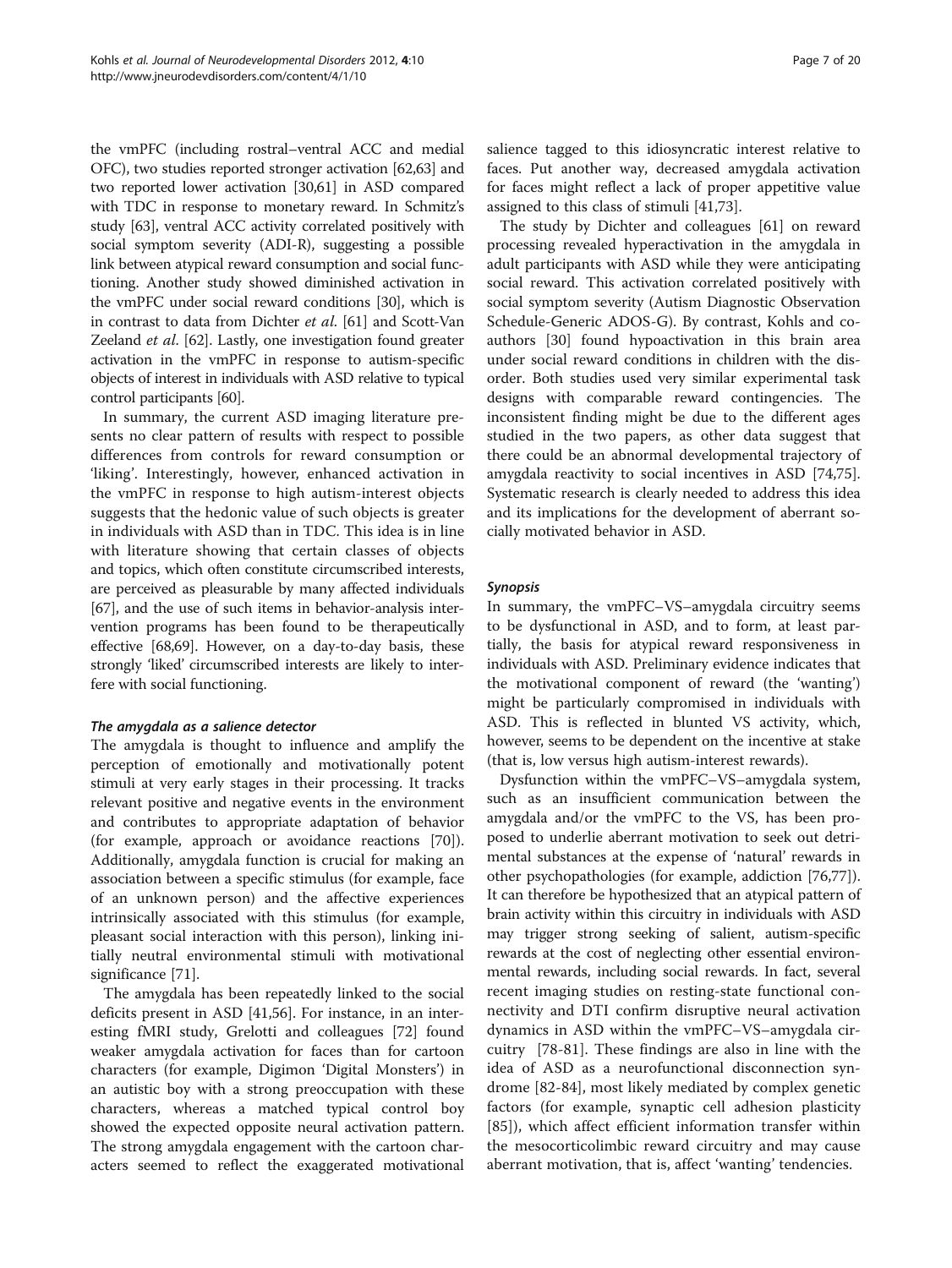#### Event-related brain potentials and resting-state EEG

Despite the fine spatial resolution of functional MRI, one major limitation is its restricted temporal precision. For instance, the BOLD signal in the VS evoked by rewardpredicting cues has been shown to rise at 2 seconds, to peak between 4 and 6 seconds, and to fall back to baseline after 10 to 12 seconds [\[86](#page-16-0)]. In contrast to the relative slowness of the brain's BOLD response as measured by fMRI, electrophysiological recordings such as electroencephalography (EEG) and ERP provide measures with exquisite real-time temporal resolution on the scale of milliseconds [\[87](#page-16-0)]. Thus, EEG and ERP might be specifically suited to address the question about the extent to which temporal phase of reward processing might be compromised in ASD (reward anticipation/'wanting' versus reward consumption/'liking'). In the next section, we summarize the current knowledge with regard to electrophysiological correlates underlying reward responsiveness in individuals with ASD relative to controls.

#### Event-related brain potentials components related to 'wanting' and 'liking'

Two ERP components are especially relevant to the 'wanting'/'liking' framework: the feedback-related negativity (FRN) and the P3 component. Although these two ERP correlates are associated with well-described functional roles in the cognitive neuroscience literature (FRN with external reward monitoring; P3 with selective attention allocation), both have been repeatedly described as indirect neural indices of reward responsiveness. The P3 and the FRN can be elicited by reward-predicting cues and reward outcome. However, research and theory suggests that the P3 is more closely related to reward-seeking behaviors ('wanting') and the FRN to reward consumption ('liking' or 'disliking') [[88,89\]](#page-16-0).

The P3 is a positive ERP component with a maximum deflection at parietocentral electrodes (for example, Pz), whereas the FRN is a negative deflection, which has its largest amplitudes at frontocentral sites (for example, FCz). Each component peaks around 300 ms after the onset of a critical stimulus. However, whereas the P3 has been found to be sensitive to reward magnitude (that is, larger amplitudes for high versus low reward) and reward valence (that is, larger amplitudes for reward gain versus loss), the FRN is modulated almost exclusively by reward valence, with more negative waveforms in response to non-reward outcome relative to reward gain [\[90](#page-16-0)]. Moreover, both components are influenced by an individual's task engagement, so that larger amplitudes result from active goal-directed responding to achieve a reward compared with the passive receipt of a reward [\[91\]](#page-16-0). Although most normative studies have focused on the effect of monetary reward on these components, more recently, two reports showed that social rewards (for example,

affirmative faces) elicited robust P3 and FRN responses comparable with those evoked by monetary rewards [[92,93\]](#page-16-0). Additionally, different personality dimensions, including reward dependence, seem to determine the extent to which both waveforms are modulated by reward in the normal population [\[94,95](#page-16-0)].

According to the locus coeruleus norepinephrine (LC-NE) P3 hypothesis, the P3 component reflects a short, phasic signal of the widely distributed and synchronously active LC-NE system, which closely interacts with the reward circuitry (for example, vmPFC, amygdala) to evaluate the salience of an incoming stimulus and, as a result, to optimize active reward-seeking ('wanting') behaviors [\[89](#page-16-0)]. By contrast, the FRN can be understood as a general manifestation of a reward-monitoring system that recognizes discrepancies of outcome expectancies during reward consumption, for example, if a 'liked' reward is expected but not delivered, it elicits a 'disliking' signal, which is reflected in a negative ERP response. Such a mechanism enables an individual to adjust their behavior adequately so that the reward benefit can be maximized in the future. The vmPFC (that is, ACC) and the striatum have both been suggested as potential sources for the scalp-recorded FRN response [[96-98\]](#page-16-0); however, the involvement of the striatum is less likely [\[99\]](#page-16-0).

#### Feedback-related negativity, P3, and reward responsiveness

The field of ASD has a long and rich tradition of using ERP measures to acquire detailed real-time information about the dynamics and integrity of neural processes in the brain of individuals with ASD [\[100](#page-16-0)]. However, research has just started to evaluate the clinical utility of the P3 and the FRN as potential markers for abnormal reward responsiveness in ASD. In the following sections, we present recent relevant findings and interpret them in the framework of reward anticipation ('wanting') versus reward consumption ('liking').

Groen and colleagues [\[101\]](#page-16-0) investigated ERP responses in a mildly impaired group of children with pervasive developmental disorder not otherwise specified (PDD-NOS) while they performed a reinforcement-based learning task with performance feedback (winning or losing points). There was a robust P3 effect in response to feedback outcome. A P3 related to feedback anticipation was not reported. The participants with PDD-NOS did not differ from a TDC group in their outcome-evoked P3, suggesting that feedback processing was intact in this patient group. Interestingly, however, during the anticipation of positive feedback, the PDD-NOS group displayed an atypical stimulus-preceding negativity (SPN), an ERP component that is thought to index reward anticipation, similar to the P3 [[102](#page-16-0)].

Larson and colleagues [[103](#page-16-0)] used a gambling task to specifically elicit the FRN and P3 in response to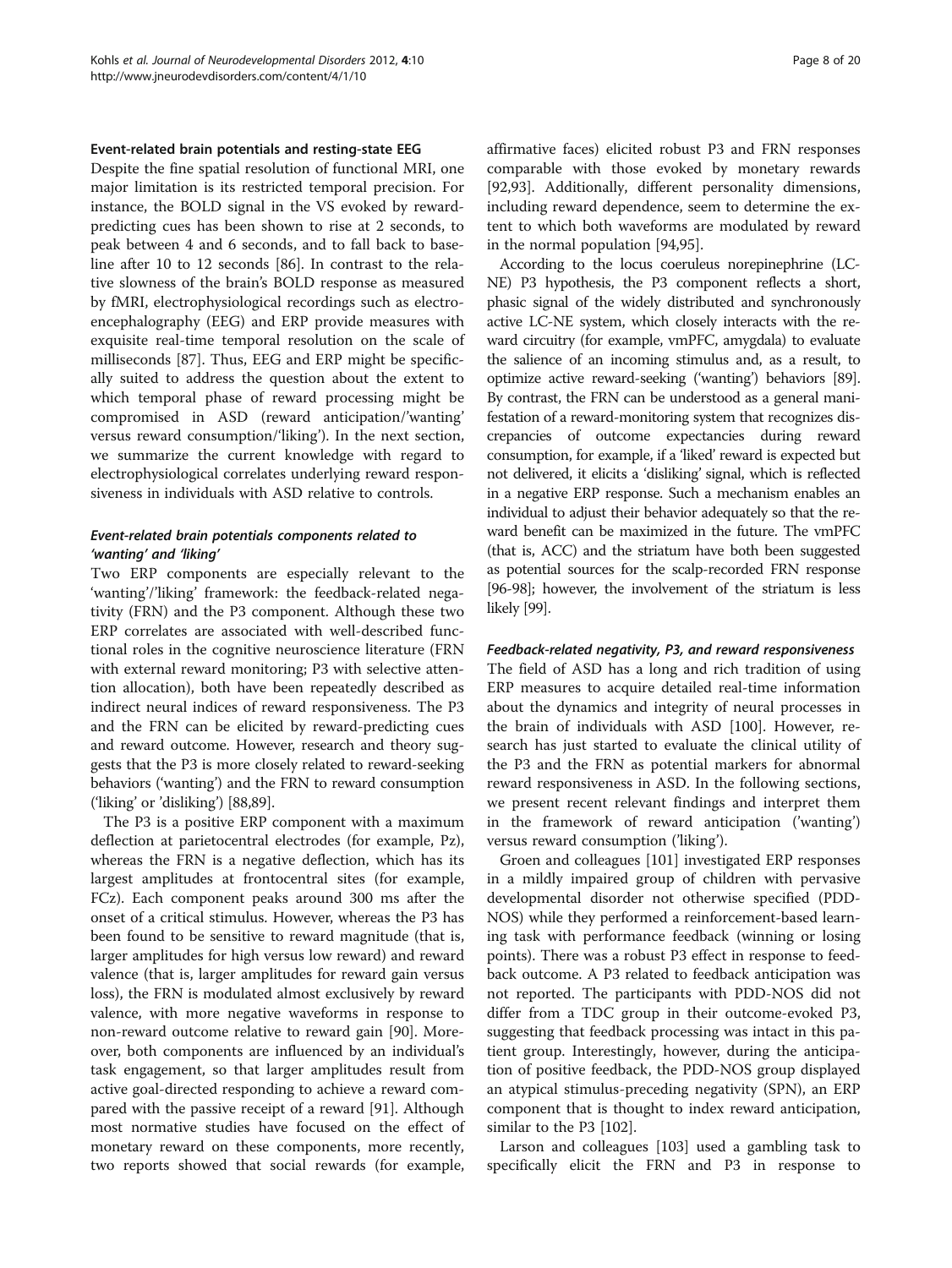monetary gain versus loss in children with and without ASD. Reward anticipation was not assessed in this study. Similar to the findings by Groen [\[101\]](#page-16-0), the ERPs evoked by reward outcome did not differ between the experimental groups. The authors concluded that the neural response to concrete, external feedback, that is, monetary gain ('liking') and loss ('disliking'), is intact in ASD, reflected in normal FRN and P3 effects.

It should be noted that both Groen and Larson only used one type of incentive in their studies, points and money respectively, which leaves unclear the extent to which their findings may also be relevant for other fundamental types of appetitive stimuli such as social rewards. Kohls and colleagues [\[92](#page-16-0)] were the first to compare the effect of social (that is, affirmative faces) and monetary incentives on ERP responses in children with ASD versus TDC. They adopted a cued go/no-go paradigm from the animal literature, which has been widely used to assess reward anticipation (initiated by cue signals) followed by goal-directed behavior (for example, button press or inhibitory response) and a potential rewarding outcome [\[104](#page-16-0)]. The authors focused on the P3 as the ERP component of interest; the task design was not suited to evoke the FRN. Consistent with the findings of Groen et al. [\[102\]](#page-16-0) and Larson et al. [\[103](#page-16-0)], the outcome-related P3 did not differentiate between ASD and TDC participants. However, whereas the TDC group exhibited an increased P3 in response to cues that signaled a potential social or monetary reward, relative to non-reward, the ASD group did not show this enhancement effect, and even showed diminished P3 activity in response to cues that triggered a phase of social reward anticipation. Moreover, P3 activity elicited by incentive cues in both social and monetary reward conditions correlated negatively with social symptom severity (ADOS-G), suggesting that children with ASD who had stronger social deficits had weaker modulation of the go-cue P3 when reward was at stake. Based on the LC-NE P3 theory, the authors concluded that the ERP data indicate an attenuated state of motivated attention allocation, particularly towards signals that trigger active reward-seeking ('wanting') behavior in individuals with ASD [[105\]](#page-16-0).

Although it is premature to draw conclusions from only three ERP reports, the evidence suggests that outcomerelated neural responses are less impaired in ASD (reflective of relatively intact 'liking') than are brain potentials related to the anticipatory period preceding reward consumption (reflective of disrupted 'wanting'), based on the incentives used to date. This neural dysfunction involves both social and non-social (for example, monetary) reward, with a more pronounced deficit for social incentives.

## Frontal alpha power asymmetries

The strength of reward approach tendencies can be assessed across the age spectrum with active- and

resting-state EEG by calculating hemispheric alpha power asymmetries over the frontal cortex [\[106\]](#page-16-0). Individuals with greater frontal alpha activity on the left relative to the right hemisphere display more reward-seeking behaviors than do individuals with greater activity on the right side. The left vmPFC has been suggested as the potential source for stronger left-sided alpha-band activity [[107](#page-16-0)]. Owing to the relatively limited spatial resolution of EEG source localization techniques, it is not yet clear to what extent other reward structures contribute to the scalp-recorded alpha asymmetries. Because of its involvement in reward 'wanting', one likely candidate is the dopaminergic VS [\[108,109](#page-16-0)].

With regard to autism, Sutton and colleagues [[110](#page-16-0)] were the first to investigate the relationship between resting-state frontal alpha asymmetry and symptom severity expression in ASD. Children with ASD who showed left frontal EEG asymmetry were reported by their parents to have fewer symptoms of social impairment compared with children with right frontal asymmetry; however, the former was accompanied by greater levels of social anxiety and stress. These findings suggest that children with ASD with left frontal asymmetry might be more motivated to participate in social interactions, possibly because of stronger 'wanting' tendencies. A stronger inclination to seek out social interactions may make the appearance of social impairments less severe, resulting in reduced reports of symptoms, whereas, the motivation to interact with others, coupled with an underdeveloped behavioral repertoire to do so, might result in heightened levels of social stress and anxiety [\[111\]](#page-16-0). Interestingly, the left asymmetry subgroup of children with ASD has a great resemblance to the 'active-but-odd' clinical subtype described by Wing and Gould [\[112\]](#page-16-0), whereas the right asymmetry group is more consistent with the 'passive' or 'aloof' subtypes [[111](#page-16-0)]. Dawson and colleagues [[113\]](#page-16-0) first noted differences in frontal alpha power in children with ASD classified as 'active-but-odd' versus 'passive'. This was replicated recently by Burnette and colleagues [\[114\]](#page-16-0), who also found that left frontal alpha asymmetry during resting state was associated with later age of onset of ASD-specific symptoms based on parental report. This could indicate that greater social interest ('wanting') may obscure social symptom presentation in young children, resulting in delayed identification.

In a first attempt to measure frontal alpha activity during an active task, Kylliäinen and colleagues [\[115\]](#page-16-0) recently reported relatively greater left-sided frontal alpha activity in TDC during viewing of faces with direct eye gaze, reflective of motivational social approach [[116](#page-16-0)], a pattern that was absent in children with ASD. By contrast, no group differences were detected in frontal alpha responses to non-social control stimuli, such as automobiles. The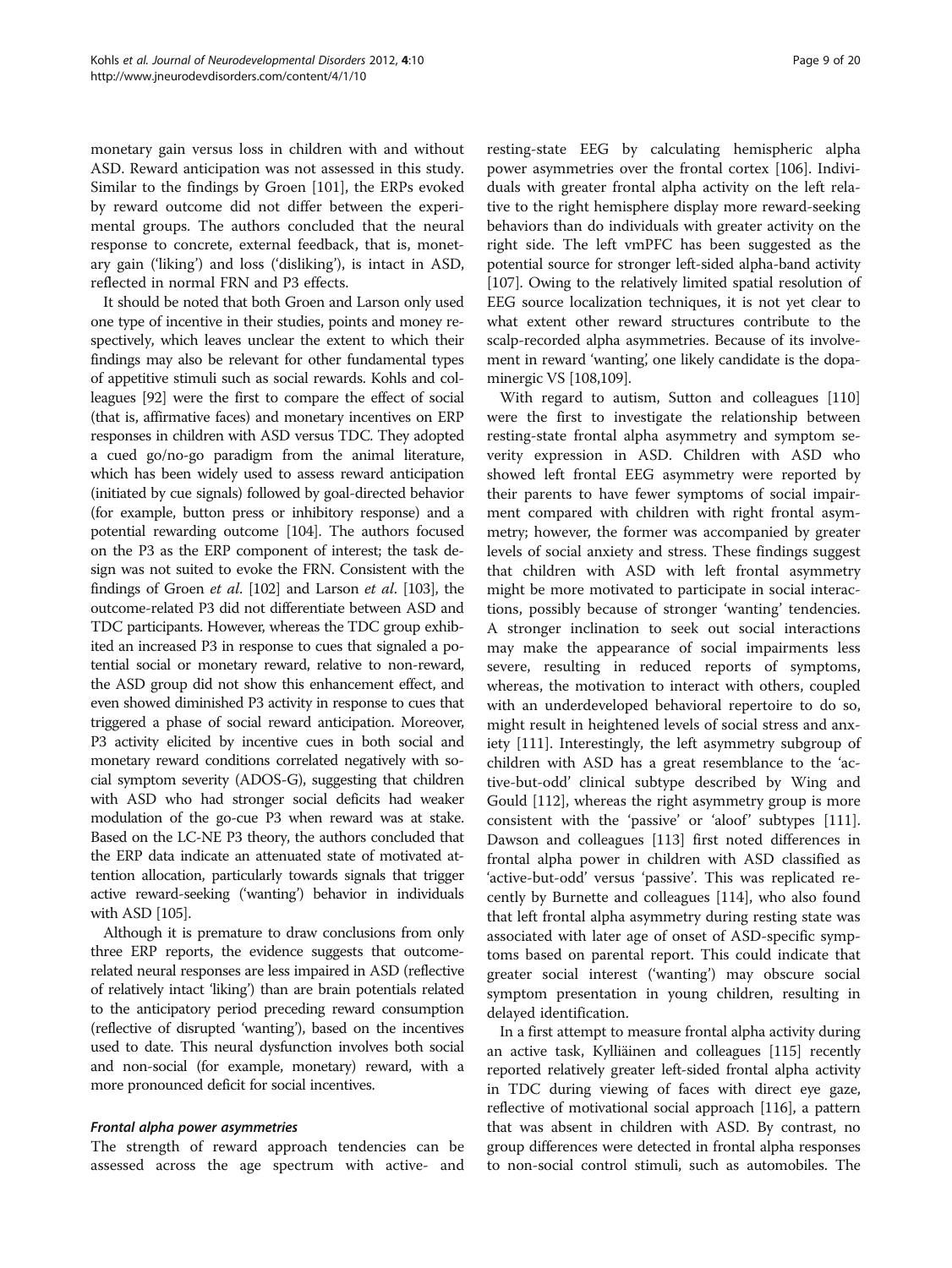authors concluded that social attention as expressed by direct eye contact may not be socially rewarding for children with ASD, and thus, does not properly activate their approach-related brain mechanisms. Interestingly, the data did not support the assumption of greater aversion-related physiological responses to direct eye gaze in ASD relative to controls that have been made in previous reports [[117,118\]](#page-16-0). However, it should be noted that left frontal alpha asymmetries have not been linked exclusively to reward seeking in the social domain. Stronger responsiveness to monetary incentives also correlates with larger left frontal alpha power in typical individuals [\[107\]](#page-16-0), indicating that EEG asymmetries reflect more general motivation tendencies rather than specifically social ones. With regard to ASD, further studies are warranted that assess, for instance, frontal alpha activity in response to stimuli of high autism-specific interest to test the extent to which an exaggerated reward value of this type of stimuli contributes to the presentation of the autism social phenotype (for example, interference with socially motivated approach behaviors).

## Synopsis

In summary, electrophysiological studies in ASD show atypical results related to the anticipatory (or 'wanting') aspect of rewarding events, especially in the social domain, which may affect social orienting and approach. However, the degree to which this impairment reflects an intrinsic versus a learned process (or a combination of both), and its specificity to social stimuli (versus, for example, autism-specific objects of interest), is as yet unresolved. The literature suggests that stronger social interest can potentially overshadow symptom expression in young children with ASD, preventing early diagnosis. Therefore, information about social motivation profiles acquired through either behavioral and/or electrophysiological measures (for example, frontal alpha asymmetry) is crucial to facilitate efforts at early identification. Moreover, future inquiries will reveal the extent to which EEG investigations can assist in determining which children with ASD are likely to be treatment responders and which might require special or modified treatment efforts.

## Neurotransmitters and neuropeptides

Although multiple reward-related neurotransmitters and neuropeptides have been implicated as atypical in ASD, we focus here on dopamine, opioid, and oxytocin (dys) function, because of their potential effect on reward 'wanting' and 'liking' [[56](#page-15-0)]. Dopamine and endogenous opioids are well-known neurochemicals with circumscribed roles in motivational behavior such as rewardseeking versus consumption, respectively [[119\]](#page-16-0), whereas the peptide oxytocin has only recently become

established as a facilitator of reward signaling and learning, particularly in social contexts [[120](#page-16-0)]. Thus, all three molecules provide independent contributions to rewarding effects, as described below.

#### The dopaminergic 'wanting' system

Dopamine mediates a variety of behaviors and functions, including selective attention, learning, motor functioning, hormone release, and goal-directed motivated behaviors [[121](#page-16-0)]. In this context, dopamine primarily encodes the incentive value (or the 'wanting') of reward. It is released in response to contextual cues predictive of reward, initiating a phase of reward anticipation and approach. Animal research shows that dopamine antagonists or agonists injected into the VTA and VS impair or facilitate, respectively, reward approach behaviors, but not reward consumption [[119](#page-16-0)]. In humans, drug-induced activity in the VS is linked to feelings of craving and 'wanting', but not to feelings of euphoria or pleasure [\[122](#page-16-0)].

Dysfunction in the dopamine system in ASD has been suggested, based on the beneficial effects of dopamine receptor antagonists (for example, antipsychotic drugs such as risperidone) in treating certain symptoms commonly exhibited by affected individuals, such as stereotypies, aggression, hyperactivity, and self-injury [[123](#page-16-0)]. Because such symptoms can be induced in animals by increasing the dopamine level, it has been inferred that ASD might be associated with mesocorticolimbic dopaminergic overactivity. However, conflicting results have been found in studies measuring peripheral (for example, blood, urine) or central (for example, cerebrospinal fluid (CSF)) levels of dopamine and its metabolites, with some studies reporting atypical dopamine turnover in patients [[121\]](#page-16-0). Evidence is also scarce and inconclusive with regard to dopamine-related neuroimaging using positron emission tomography (PET) or single photon emission computed tomography (SPECT) in individuals with ASD. For instance, Ernst and colleagues [\[124\]](#page-16-0) found reduced dopamine metabolism in the vmPFC, but not in the VS, in children with ASD compared with controls. However, follow-up studies could not confirm this early finding, and reported either enhanced dopamine bindings in the vmPFC [\[125\]](#page-17-0), in the VS [[126,127\]](#page-17-0), or in both brain areas [[128](#page-17-0)], or did not find any abnormalities in ASD [[129\]](#page-17-0). It should be noted that urine, blood, CSF and baseline PET/SPECT measurements usually assess stable, tonic dopamine levels, whereas the beneficial effects of antipsychotic drugs stem from blocking phasic dopamine release, which only minimally contributes to these tonic levels [\[130\]](#page-17-0). This raises the possibility of a dysfunction in the phasic rather than the tonic dopamine metabolism in ASD, which would be more consistent with the neuroimaging and electrophysiological findings of atypical reward 'wanting'. Indeed, reward-predicting signals and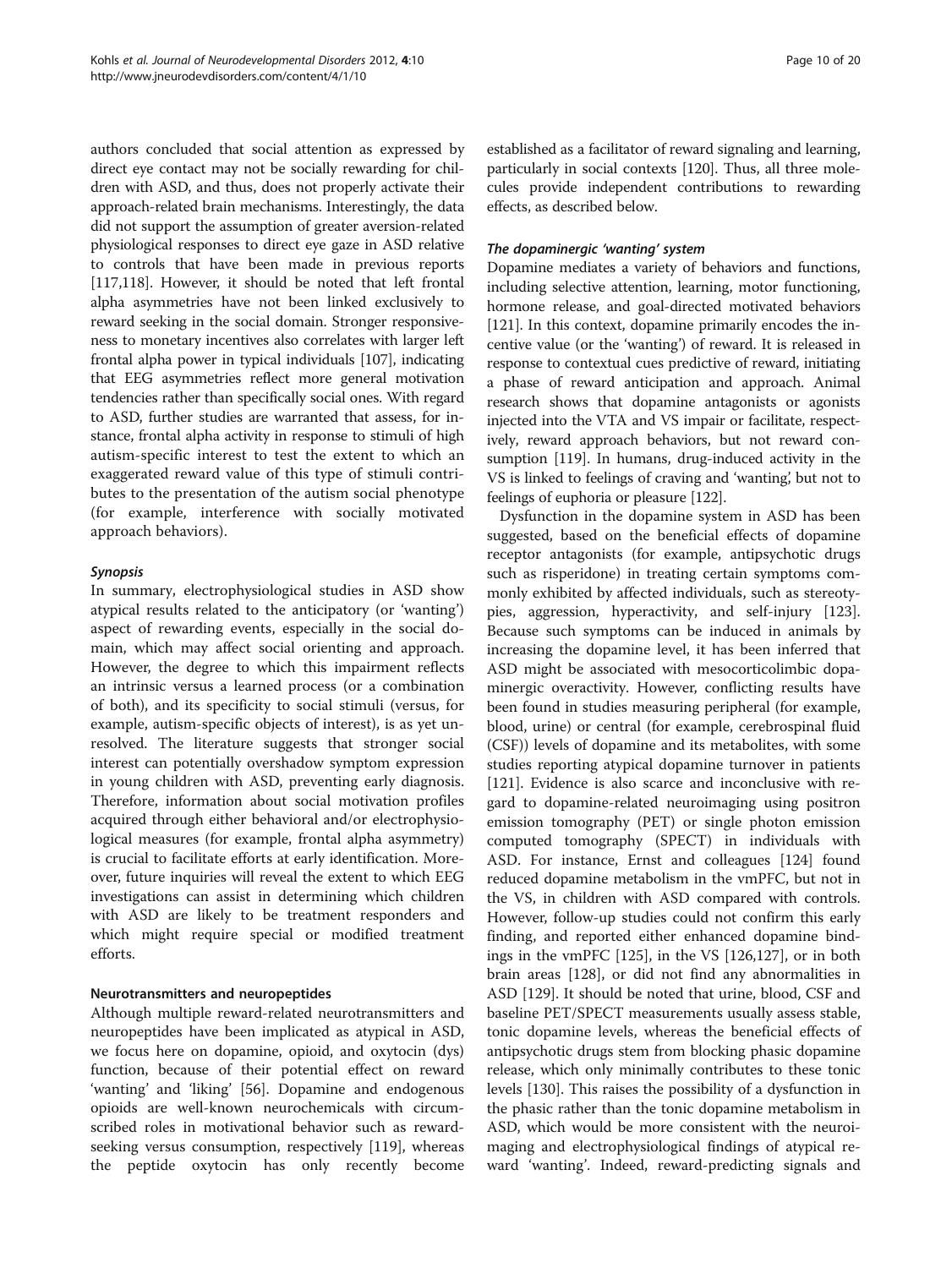behaviorally important events (for example, novel stimuli) elicit brief, phasic, bursts of dopamine impulses, which last less than 500 ms, and prompt reward anticipation [[12](#page-14-0)]. Research provides evidence that specific subpopulations of dopaminergic cells within the VS respond differently depending on reinforcer type. It has been shown that some striatal cell groups encode primary reinforcers (for example, water, food, sexual intercourse), whereas others are thought to be 'idle' and modifiable through reward-based learning (for example, drug conditioning [[131](#page-17-0)]). The idea that dopaminergic cell activity tracks different reward types is intriguing, because it might offer a simplistic, although plausible, explanation as to why some incentives (for example, objects of circumscribed interest) induce goal-directed approach behavior in individuals with ASD, whereas others (for example, social reward) do not. Such 'selective' impairment could be thought of as genetically driven [[132,133\]](#page-17-0), or acquired through aberrant learning experiences, or both. Because single-cell recordings are mostly limited to animal research, the use of mouse models of ASD could be a fruitful approach to test the merits of this idea [[134\]](#page-17-0).

## The opioid 'liking' system

Behavioral effects of opiate administration include symptoms such as insensitivity to pain, social withdrawal, motor hyperactivity, repetitive and stereotyped behaviors, and hypersensitivity to sensory stimulation. This overlap with ASD symptoms has led to the idea of an opioid dysfunction in autism [\[135-140](#page-17-0)]. Endogenous opioids (or opiates, such as beta-endorphins or enkephalins) are peptides that act as neuromodulators in the CNS and dock at receptors activated by morphine, an alkaloid extracted from opium, and related substances [[141](#page-17-0)]. Thus, the euphoric and narcotic effects elicited by morphine are thought to be shared by endogenous opioids produced by the body. A large body of evidence from animal and human research suggests a role of endogenous opioids in pleasant social and non-social behaviors, including sexual activity, social interactions, play, grooming, and food intake. In humans, endogenous opioids increase subjective feelings of interpersonal warmth, euphoria, and calmness, but decrease incentive motivation. It has been proposed that endogenous opioids induce pleasure and bring consummatory behaviors to a satisfying conclusion [\[119](#page-16-0)[,142,143](#page-17-0)]. This 'liking' role is emphasized by the fact that the vmPFC, a brain area that is explicitly associated with reward 'liking,' contains a particularly high density of opioid receptors [\[15](#page-14-0)].

The data on the possible role of opioid dysfunction in ASD has been conflicting, with opioid measurements from urine, blood plasma and CSF being reported as decreased, increased or normal [\[121\]](#page-16-0). Some authors argue that there might be subtle alterations in opioid functioning in ASD (for example, increased C-terminally

directed beta-endorphin protein immunoreactivity, but normal N-terminally directed activity), whereas others suggest that such aberrant opioid levels are not specific to ASD [[56\]](#page-15-0). Moreover, because of the putative role of endogenous opioids in the regulation of social behavior, several investigations have examined the effect of opioid receptor antagonists (for example, naltrexone) on symptom expression in ASD. Despite some modest effects on maladaptive behaviors, for example, irritability, hyperactivity, self-injury, most controlled studies suggest that the efficacy of this treatment is limited, especially with regard to the social symptoms of ASD [\[144\]](#page-17-0). Taken together, there is no consistent evidence that atypical opioid functioning is a determining factor for the core phenotype of ASD. Considering that endogenous opioids mediate the hedonic aspect of reward, this conclusion is in line with the neurophysiological findings that reward 'liking' is less compromised than 'wanting' in affected individuals.

## The oxytocin system as neuromodulator of 'wanting' and 'liking'

Several lines of inquiry suggest that social cognition and behavior are regulated by a combination of dopamine, opioids and the hormone oxytocin [\[145,146\]](#page-17-0). Oxytocin is a nine amino-acid peptide, which is synthesized in the paraventricular and supraoptic nucleus of the hypothalamus, and released into the bloodstream by the posterior pituitary with wide distribution in the central nervous system [\[147,148\]](#page-17-0). Oxytocin is best known for its contribution to numerous social functions in humans and animals, including social recognition, species-specific interactions, attachment, and other pro-social behavior [[120](#page-16-0)[,149-151](#page-17-0)]. Cumulative evidence is consistent with the view that oxytocin enhances the motivation for social interactions through a complex functional system. This involves increased social attention and memory and reduced social stress and social anxiety, which in combination promote the ability and willingness of an individual to repeatedly take risks in approach, cooperative, and trusting behaviors [[152](#page-17-0)]. Oxytocin exerts its effects on social motivation through a variety of neurochemicals among which dopamine and opioids are key players. Both dopamine ('wanting') and opioids ('liking') mediate social encounters and eventually the formation of pleasant social rewards and memories associated with such occurrences. In turn, this increases the likelihood of an individual to seek out these stimuli in the future [[119\]](#page-16-0).

External contextual cues predictive of potential social reward (for example, face or voice of the caregiver) serve as incentive signals that elicit a dopamine-related anticipatory phase of 'wanting'. Oxytocin is thought to enhance the perceptual salience of such signals, which facilitates their interpretation and influences affiliative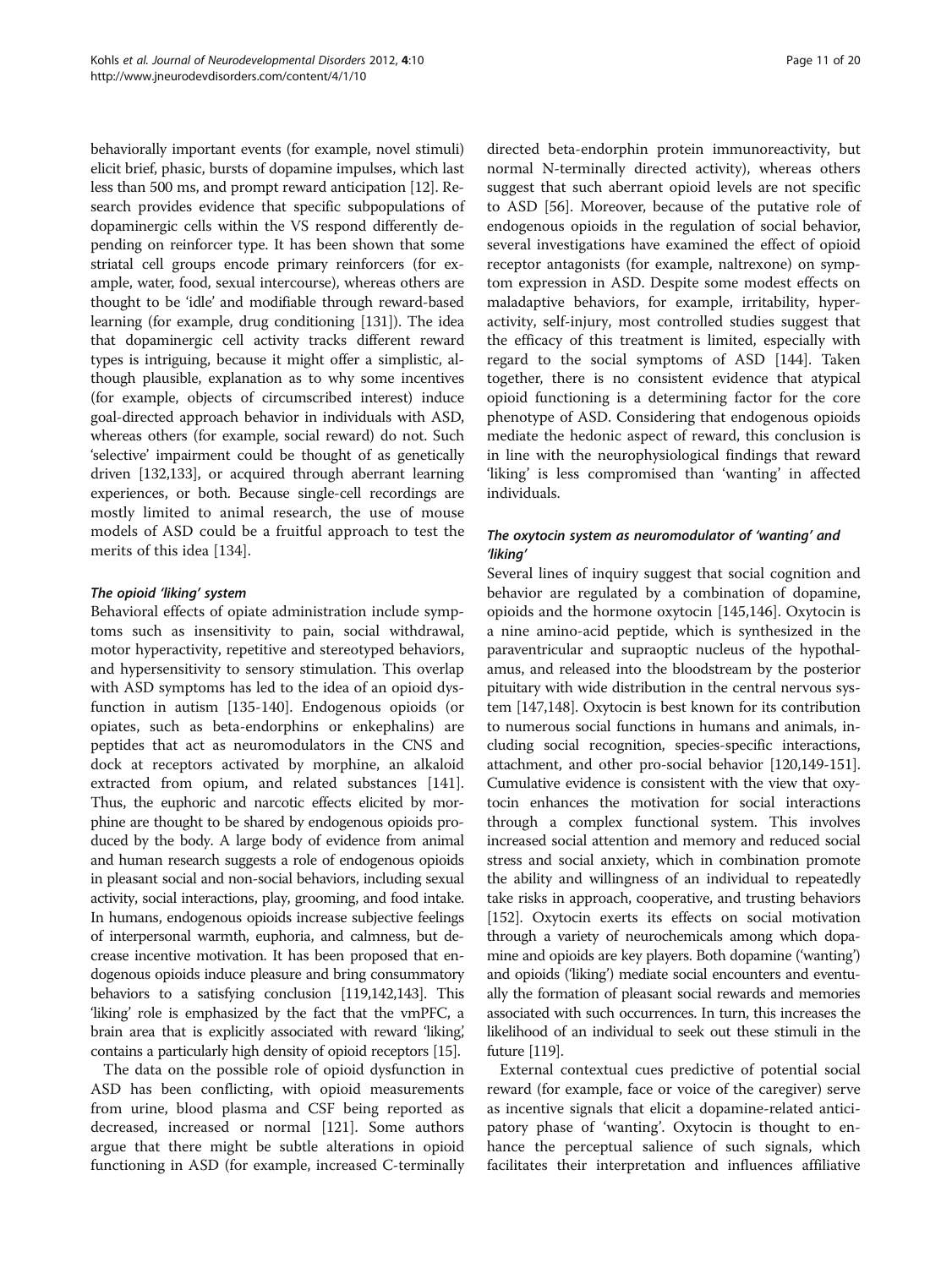approach behavior. Physiological evidence suggests that oxytocin neurons in the hypothalamus may directly project to the VS, activating dopamine release and influencing locomotor behavior [[153,154](#page-17-0)]. As the affiliative person is reached, the exchange of reward (for example, pleasant touch, approval) triggers opioid release, which promotes a state of pleasure and 'liking'. During this consummatory phase of 'liking', oxytocin has the potential to increase opioid release in the brain by up to 300% [[155](#page-17-0)]. In fact, it has been shown that brain areas that are innervated by dopamine and opioids including the VS, the VTA and the prefrontal cortex, contain a high density of oxytocin receptors, making these regions very receptive to changes in central levels of oxytocin [[119](#page-16-0),[156](#page-17-0)]. Moreover, human imaging demonstrates that intranasally administered oxytocin acts directly on brain processes by modulating social and reward circuitries [[157-163\]](#page-17-0). As a result of the neurochemical interplay between the oxytocin , dopamine, and opioid systems, social encounters and contextual stimuli associated with these encounters (for example, face of the caregiver) are tagged with positive reward value, an essential prerequisite for socially motivated approach behaviors (for example, orienting towards the caregiver).

Evidence is emerging that the oxytocin system is altered in ASD [\[164](#page-17-0)], which might be a contributing factor to atypical reward functioning in affected individuals. Dawson and colleagues [\[40\]](#page-15-0), drawing upon the work of Insel and colleagues [[165](#page-17-0)], proposed a model suggesting that social reward deficits in ASD could result from alterations in oxytocin activity in the context of social interactions, which negatively influence the dopaminergic reward system, and prevent linking of social stimuli with their proper reward value. In fact, two studies have found lower average levels of blood plasma concentrations of oxytocin in individuals with ASD relative to controls [\[166,167](#page-17-0)], a decrease that could stem from inefficient or incomplete conversion of oxytocin from its precursor prohormone [\[168,169](#page-17-0)]. Genetic associations between ASD and the oxytocin receptor gene, and with the closely related vasopressin gene, have also been reported [[170\]](#page-17-0). As discussed by Insel et al. [\[165](#page-17-0)], abnormalities in the oxytocin neural pathway could account for many features of ASD, including early onset, predominance in males, genetic loading, and neuroanatomical abnormalities. In fact, postmortem brain analyses were found to have a specific decrease in oxytocin mRNA in the temporal cortex in ASD, which was associated with hypermethylation [\[171](#page-17-0)]. The reduced expression of oxytocin receptors in the temporal lobe of persons with ASD is interesting in light of extensive evidence suggesting that the temporal lobe, including the amygdala, has a special role in social perceptual and reward processes [[41,70](#page-15-0)]. The most promising data suggestive of an oxytocin deficiency related to the

development of ASD come from pioneering studies on the therapeutic effects of intravenous and intranasal oxytocin in individuals with this disorder. These initial studies found that oxytocin , relative to placebo, reduces repetitive stereotypic behaviors [[172](#page-17-0)], improves the recognition and memory of social–emotional information [\[173](#page-18-0),[174\]](#page-18-0), and increases cooperative behaviors, trust, and attention to socially informative stimuli (for example, eyes) [[166](#page-17-0)]. Considering the role of oxytocin within the 'wanting'/'liking' framework, the positive therapeutic effects on social functioning in ASD may be partially mediated by enhanced socially motivated attention and drive ('wanting') towards important social encounters and affiliation (for example, social stimuli or interactions [\[120](#page-16-0)[,146](#page-17-0)]). The extent to which this enhancement of social responsiveness is indeed a direct consequence of oxytocin-induced dopamine involvement remains to be determined [\[175,176\]](#page-18-0). Innovative research is needed to elucidate the interaction between oxytocin and dopamine as well as between oxytocin and opioid systems to guide both theory (for example, neurobiological basis of social motivation deficits in ASD) and specifically tailored therapeutic approaches for manipulating the underlying neural circuitries (see also the Discussion section).

## Synopsis

In summary, whereas the opioid 'liking' system lacks consistent evidence of involvement, both the dopaminemediated 'wanting' system and particularly the oxytocin system are promising candidates for contribution to atypical reward-related behaviors in ASD. Given the close interaction between dopaminergic and oxytocin mechanisms in driving socially motivated behaviors, any imbalance within the physiological interplay of these two mechanisms has the potential to disrupt social 'wanting' tendencies such as seeking out of social activities or friendships. Based on the evidence reviewed in this section, it can be hypothesized that the administration of oxytocin as a pharmacological adjunct to social reinforcement learning procedures may help tag social stimuli with incentive value by stimulating social brain and reward circuitries, and thus potentiating social reward-based 'wanting' [\[177\]](#page-18-0). We elaborate on this idea below.

#### **Discussion**

The fundamental aim of this paper was to present a fine-grained analysis of reward responsiveness in ASD embedded in the 'wanting'/'liking' framework [[7,8](#page-14-0)[,178](#page-18-0)]. The evaluation across three converging sets of neurobiological data, including functional neuroimaging responses, electrophysiological recordings, and neurochemical measures, revealed disrupted social reward 'wanting' capacities in individuals with ASD, most likely caused by dysfunction of the dopaminergic–oxytocinergic 'wanting' circuitry,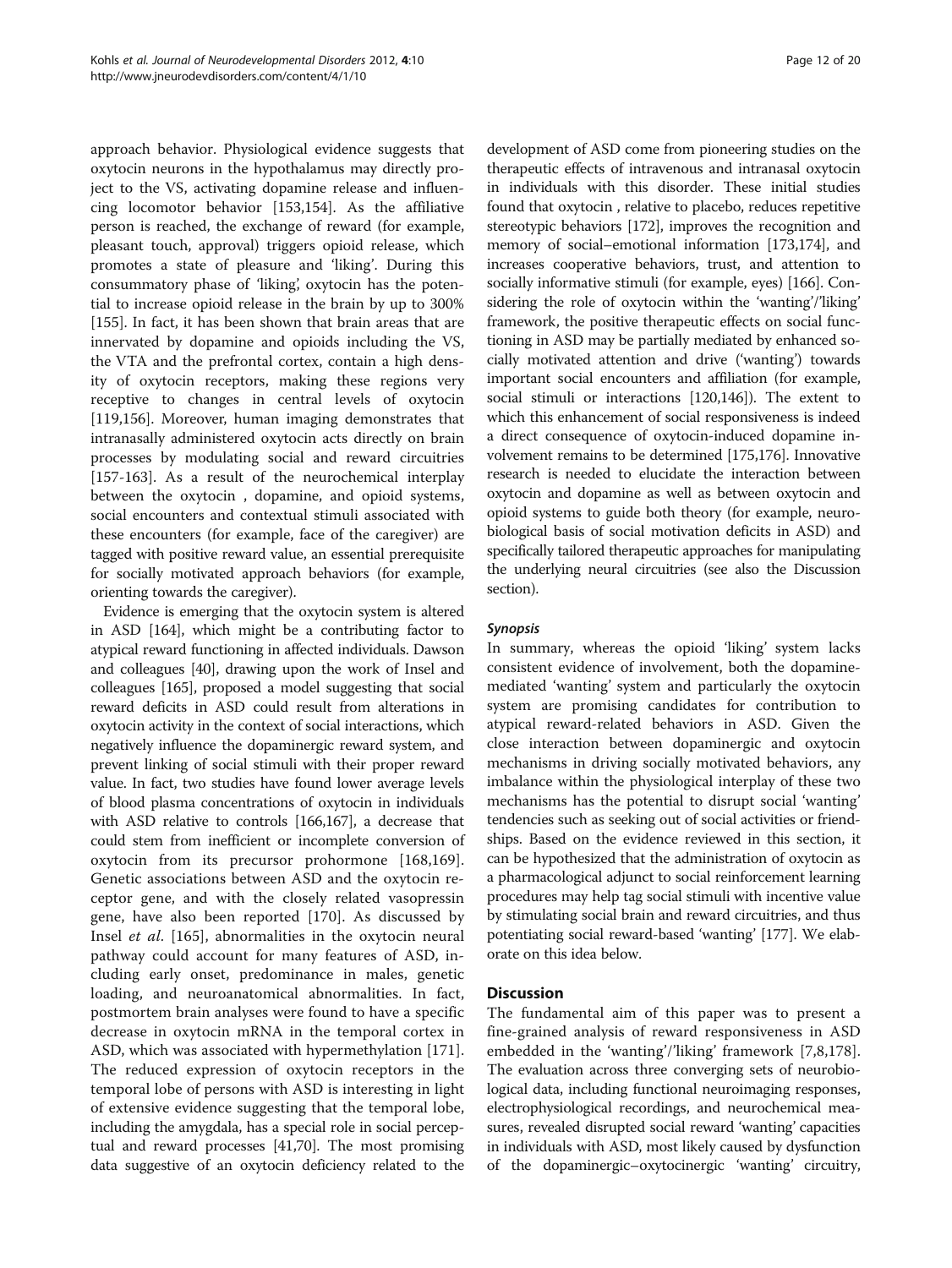including the VS, amygdala, and ventromedial prefrontal cortex. This is in line with predictions derived from current (and forthcoming) diagnostic criteria concerning the core social phenotype of ASD, which emphasize difficulties with spontaneous self-initiated seeking of social encounters [[1\]](#page-14-0). Reduced social–motivational drive and interest has also been found in infants at genetic risk for ASD, who are later diagnosed with the disorder [\[179-181](#page-18-0)]. By contrast, empirical evidence for compromised reward 'liking', including social reward, is inconclusive, and at this point, not strongly supported by data on hand [\[54\]](#page-15-0). However, the literature is still very new, with few studies, each of which varies in what could be important details of their methodology. Hence, it would be premature to try to draw firm conclusions. Much more research is needed to elucidate the nuances (for example, developmental trajectories, heterogeneity) of reward 'wanting' versus 'liking' in ASD. Moreover, what still needs to be determined empirically is the extent to which a deficient dopaminergic–oxytocinergic 'wanting' circuitry in fact affects motivational actions, social functioning and development in affected individuals.

#### Social motivation theory of ASD

It should be acknowledged that disrupted social engagement certainly falls short of explaining the full picture of the ASD phenotype, including non-social weaknesses and strengths [\[2\]](#page-14-0). However, on the basis of the evidence summarized in this paper and by others [[2,](#page-14-0)[40,41](#page-15-0),[54,56](#page-15-0)], it seems to be crucial to elucidate the brain–behavior underpinnings of aberrant social motivation, a core deficit in ASD, and its diversity among affected individuals. Such knowledge should advance our understanding of the etiological and phenotypic complexities of the autism spectrum, but may also lead to an understanding of the unique risk and protective factors that can be specifically targeted by intervention and prevention researchers [\[182](#page-18-0)]. This will help create tailored treatment programs that can optimize functional outcome and, thus positively influence the developmental course of an affected individual or an individual with a genetic risk for the disorder.

By integrating behavioral observations and biological findings, the social motivation theory of ASD posits that ASD can be construed as an extreme case of reduced social interest. This reduction fundamentally alters how individuals with ASD attend to and interact with the world, depriving them of crucial social perceptual and social cognitive learning opportunities [\[2,4,](#page-14-0)[40,41,54](#page-15-0)[,183\]](#page-18-0)). The theory assumes that the social motivation impairment is attributable, at least partially, to dysfunction of the dopaminergic– oxytocinergic vmPFC–VS–amygdala brain network [\[2](#page-14-0)[,40](#page-15-0)]. Consistent with the expression of the core social phenotype [[1](#page-14-0)] and in line with evidence reviewed in this paper, it is most likely that the lack of social-seeking tendencies in individuals with ASD is caused by an inability of the 'wanting'

circuit to activate motivational behaviors, particularly in social contexts. We extend this idea by hypothesizing that diminished activation associated with social 'wanting' may additionally be affected by exaggerated brain receptivity for non-social objects of high autism salience [[60,72](#page-15-0)[,184](#page-18-0)]. Such circumscribed stimuli may indeed have greater than normal incentive valence for individuals with ASD (for yet unclear reasons), and thus potentially further absorb resources typically dedicated to social interests and attention [\[184](#page-18-0)].

An alternative, but not mutually exclusive explanation is that social anxiety, as opposed to diminished social motivation, contributes to social avoidance behaviors in ASD [\[185\]](#page-18-0). The unpredictable nature inherent in social encounters might be particularly challenging for individuals with ASD [[186](#page-18-0)], and could promote symptoms of anxiety and withdrawal. In fact, unpredictability has recently been reported to elicit anxiety-like behavior in humans and mice, reflected in amygdala involvement at the brain level [\[70,](#page-15-0)[187\]](#page-18-0). Further inquiries are clearly needed to clarify the extent to which social anxiety, relative to low social motivation, is implicated in the core social phenotype of ASD.

#### Implications for treatment

A weak social 'wanting' circuitry suggests that particularly strong social cues, in combination with other strategies to boost attention and engagement [\[2](#page-14-0)], might be necessary for individuals with ASD to help them establish motivational salience and initiate desired behaviors [\[4](#page-14-0)[,42\]](#page-15-0). The initial behavioral modification programs attempted to create responsiveness to social stimuli through operant conditioning using already powerful reinforcers (for example, food [\[43](#page-15-0)[,188,189\]](#page-18-0)), but this approach only showed limited generalization effects to daily social function [\[42\]](#page-15-0). Later programs focusing on the functional (that is, contextual) analysis of problem behaviors were more successful in addressing core deficits [[3,5,6](#page-14-0)[,32,42](#page-15-0)[,190](#page-18-0)-[196\]](#page-18-0). Not surprisingly, diminished motivational tendencies, in particular reduced self-initiated social encounters, have been identified as a pivotal area of intervention in ASD [\[42,](#page-15-0)[197\]](#page-18-0). The literature reviewed in this paper clearly supports this approach by highlighting that impaired social motivation is most likely caused by functional disruptions in the 'wanting' circuitry.

A number of intervention-related factors that promote successful treatment outcome in ASD, in terms of social and cognitive gains, have been defined (for example, initiation of intervention before the age of 4 years, intense delivery of h more than 20 hours/week for at least 2 years, incorporation of reinforcement principles; [\[182](#page-18-0)]). However, the percentage of affected children who actually profit from behavioral treatment, let alone reach optimal outcome (recovery), differs widely between studies, ranging from 3% to 50% [\[4\]](#page-14-0). Most recently, child characteristics that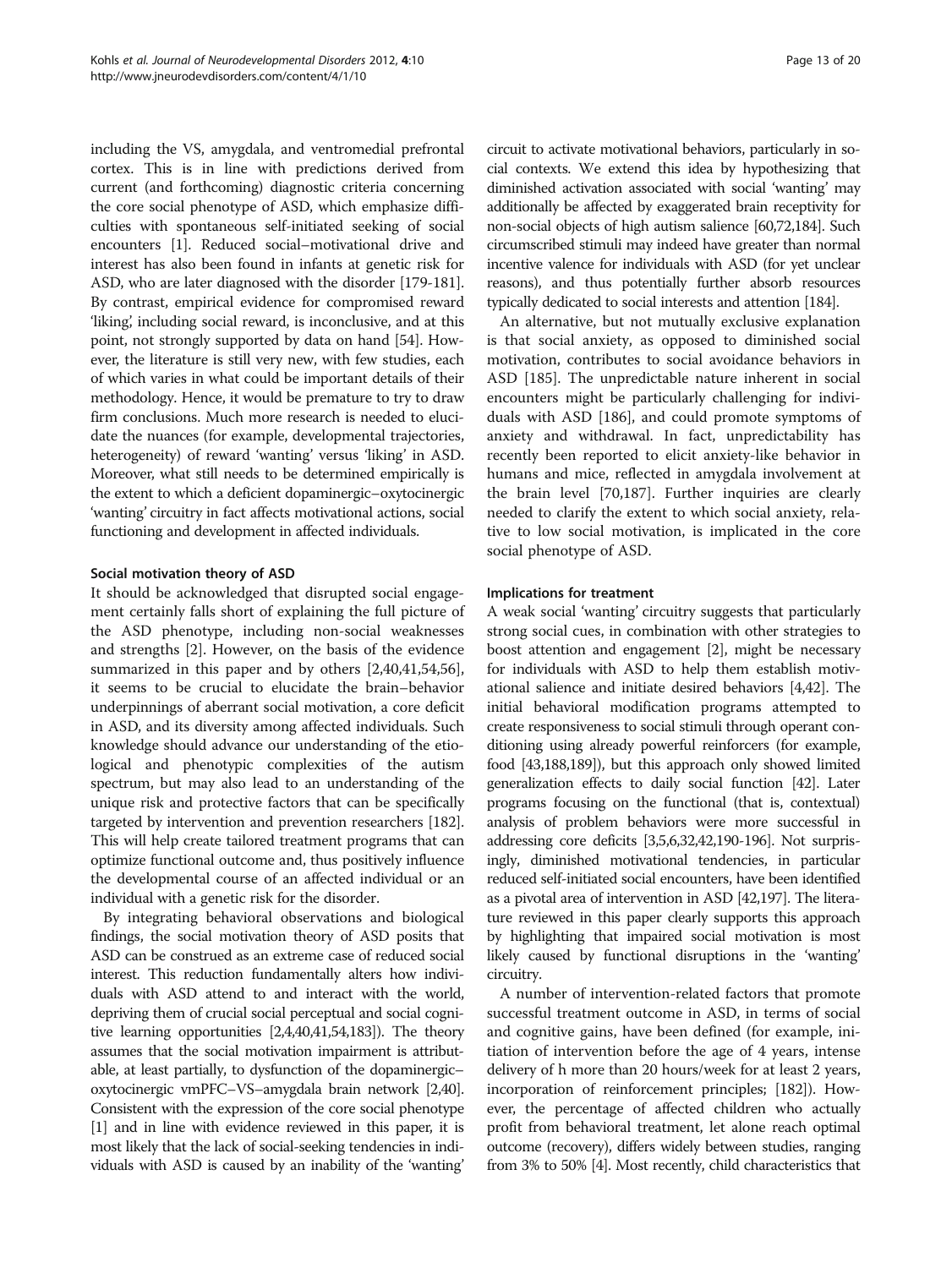are predictive of response to intervention have been described. Besides intellectual and language abilities, several studies suggest that individual differences in the degree of social motivation tendency are associated with treatment efficacy [\[182\]](#page-18-0). Young children with ASD who display stronger social approach ('wanting') and fewer avoidance behaviors at treatment onset are more responsive to early intensive behavioral interventions than are passive and avoidant children [\[198-202](#page-18-0)]. It seems that children with greater inherent social interest engage more actively and constructively in the intervention procedures, which results in greater benefits. However, Koegel and colleagues [[198](#page-18-0)] found that children with few social-seeking attempts and initially poor treatment outcome were able to learn social self-initiations (for example, seeking adults for help and attention), which then led to favorable intervention effects (for example, having best friends, going to birthday parties and sleepovers, talking to friends on the phone). Similar findings were reported by Kasari et al. [\[203\]](#page-18-0). Taken together, impaired social motivation, a core deficit with considerable variation among individuals with ASD, is malleable, and its successful treatment contributes to better functional outcome.

If our conclusion about a biobehavioral imbalance of diminished social 'wanting' and excessive seeking of ASDspecific stimuli is correct, it argues in favor of capitalizing on the latter to improve the former. This idea is not new, as there have been several small-scale behavioral intervention studies reporting that the use of child-preferred objects and activities to promote social initiations indeed increases this type of behavior in ASD [[42](#page-15-0)[,204-206](#page-18-0)]. Because many children with ASD show circumscribed interests in mechanical systems [\[207\]](#page-18-0), we foresee that new technologies, including computers (for example, video games), internet platforms, or robots, also have the potential, if used thoughtfully, to become therapeutically meaningful [\[208,209](#page-18-0)].

Moreover, given the possible involvement of the dopaminergic–oxytocinergic circuitry in social motivation deficits, oxytocin pharmacotherapy seems to be a promising treatment approach for ASD [\[120](#page-16-0)]. Intriguingly, animal models show that oxytocin can exert therapeutic effects via binding to the vasopressin receptor V1a in the absence of functional oxytocin receptors [[210\]](#page-18-0). Therefore, administering oxytocin (for example, in the form of a nasal spray), or other substances that enhance central oxytocin turnover might be effective in ASD even in the presence of a disrupted oxytocin system [[164](#page-17-0)]. However, most recent literature reviews conclude that oxytocin pharmacotherapy alone will probably have only limited long-term beneficial effects on pro-social functioning [\[120](#page-16-0)[,149,152,164\]](#page-17-0). Combining oxytocin with a structured social-skills training regimen, as part of ABA [\[42\]](#page-15-0) or computerized gaming, has the potential to be a more effective treatment for social

motivation impairments and other skill deficits in ASD [[177,211\]](#page-18-0). Ultimately, it is hoped that such combination treatments will result in optimal outcome for a larger percentage of individuals with ASD than traditional behavior-only approaches.

## Obstacles and recommendations for future research

One significant obstacle in the field concerns the tremendous phenotypic heterogeneity of ASD, with important consequences for intervention outcome. There is shockingly little research on that topic to date. Besides pre-treatment variables such as the degree of social motivation capacities, other subject characteristics have been described that can potentially impair reward sensitivity, and thus may contribute to treatment failure in ASD. For instance, co-morbid traits, such as depression, anxiety, or inattention/ hyperactivity, are often associated with ASD [[212\]](#page-18-0), and are known to affect general reward processing [\[213,214\]](#page-18-0) and intervention response [\[215](#page-18-0)]. Moreover, research indicates that sleep deficit, a problem commonly exhibited by individuals with ASD [\[216\]](#page-18-0), alters reward receptivity, particularly to social rewards [\[217](#page-18-0)-[219](#page-19-0)]. Lastly, individual differences in temperament and achievement/intrinsic motivation tendencies have been documented in ASD [[220,221\]](#page-19-0), and can result in differential responsiveness to reward [[222,223](#page-19-0)]. Taken together, these findings emphasize the need for rigorous assessments and optimal management of such factors to increase the likelihood of optimal outcome. However, laboratory-based measures that accurately quantify reward responsiveness and motivational tendencies in ASD are lacking, and have yet to be developed. Additionally, a goal for future research is to identify neurobiological 'traits' for example, [\[224](#page-19-0)] and genetic moderators [[225,226](#page-19-0)] that are predictive of treatment response. This will allow determination of which treatment option works well for a specific subset of individuals with ASD but not for others.

A second obstacle relates to methodological shortcomings in experimental research on reward responsiveness. For instance, there is a lack of research into biological rewards such as food items, despite these being a most commonly used reinforcer during intervention. Furthermore, physiological or drive states have been neglected, although intervention researchers have shown that individuals with ASD respond at higher rates to social rewards under conditions of social deprivation than during social satiation, for example [\[227\]](#page-19-0). Lastly, many reward stimuli used in experimental tasks lack ecological validity. For instance, static images of smiling people and coins have been used as social and monetary rewards respectively [\[61,62,](#page-15-0)[92](#page-16-0)]. Taken together, the field needs an innovative line of experimental research that systematically assesses responsiveness to different types of treatment-relevant reinforcers under different physiological states at both the behavioral and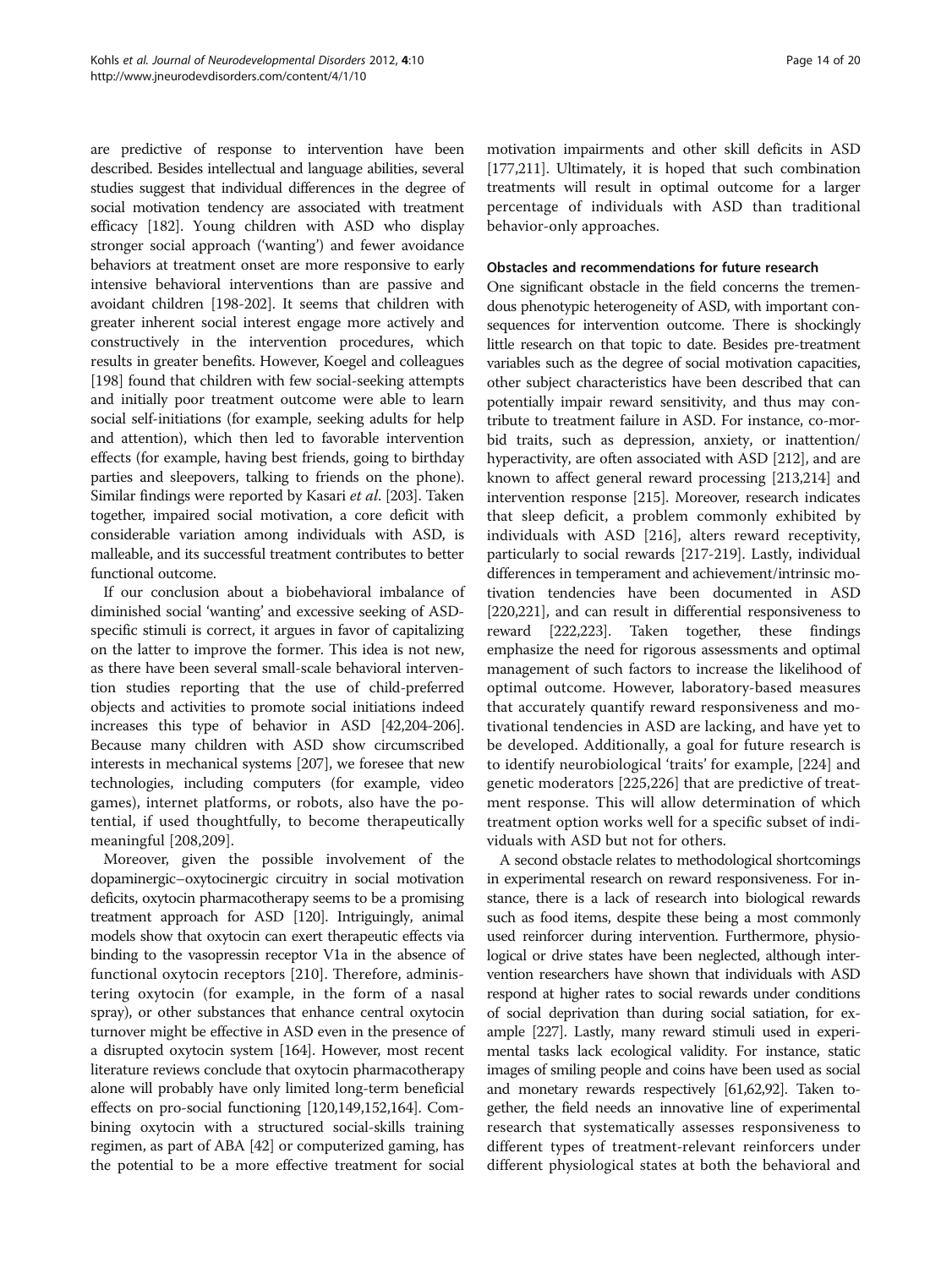<span id="page-14-0"></span>the brain level. In this context, more ecologically valid stimulus sets and experimental paradigms are necessary to fully understand the extent to which there is any domain specificity to the reward dysfunction in ASD, which would be most consistent with the core autism phenotype. Ultimately, enhanced characterization of these processes will contribute to our understanding of the biobehavioral heterogeneity of ASD and allow for the development of better, more personalized treatments.

#### Conclusion

The intent of this review was to spark interest in this promising area of research and to move discussion of social motivation and reward-based learning more into the mainstream of the autism research community. Given the prominent role that behavioral interventions play in the lives of families affected by ASD, and that these interventions can be ineffective in a large percentage of cases, its seems imperative that new research agendas include the study of reward mechanisms, supported by efforts of both cognitive science and cognitive neuroscience. Firm conclusions about the relative importance of 'wanting' and 'liking' components of reward in ASD are not yet possible, owing to the paucity of studies. However, the data published to date indicate the importance of social motivation ('wanting') and of the forces that propel social striving as crucial to understanding and treating autism. We expect that the next decade of systematic research will elucidate with greater detail the basis of these deficits, and that this knowledge will be translated into more effective treatments.

#### Abbreviations

ABA: Applied behavior analysis; ACC: Anterior cingulate cortex; ADI-R: Autism diagnostic interview-revised; ADOS-G: Autism Diagnostic Observation Schedule-Generic; ASD: Autism Spectrum Disorder; BOLD: Blood oxygen level-dependent; CSF: Cerebrospinal fluid; CS: Conditioned stimulus; DTI: Diffusion tensor imaging; EEG: Electroencephalography; ERP: Eventrelated potential; fMRI: Functional magnetic resonance imaging; FRN: Feedback-related negativity; LC-NE: Locus coeruleus norepinephrine; NAcc: Nucleus accumbens; OFC: Orbitofrontal cortex; PET: Positron emission tomography; PDD-NOS: Pervasive developmental disorder not otherwise specified; SPECT: Single photon emission computed tomography; SN: Substantia nigra; TDC: Typically developing children/controls; UCS: Unconditioned stimulus; vmPFC: Ventromedial prefrontal cortex; VS: Ventral striatum; VTA: Ventral tegmental area.

#### Competing interests

The authors declare that they have no competing interests.

#### Acknowledgments

This work was supported by the National Institute of Health NIMH R01MH073084 (RTS), by the Robert Wood Johnson Foundation (number 66727 to RTS, and GK); by the Pennsylvania Department of Health SAP (numbers 4100042728 to RTS and CC, and 4100047863 to RTS), and by a National Science Foundation Graduate Fellowship (to VT). We would like to thank Judith Miller, Benjamin Yerys, Jim Connell and Katja Spreckelmeyer for fruitful discussions on several ideas presented in this paper. We are also grateful to the two anonymous reviewers for their helpful comments on a previous version of the manuscript.

#### Authors' contributions

GK drafted the manuscript; GK, CC and RTS contributed to the theoretical approach presented in the manuscript; and VT prepared the illustrations. All authors contributed to writing the manuscript. All authors read and approved the final manuscript.

#### Received: 6 March 2012 Accepted: 25 April 2012 Published: 17 May 2012

#### References

- Association AP: Diagnostic and Statistical Manual of Mental Disorders DSM-IV-TR Fourth Edition. 4th edition. Washington: American Psychiatric Association; 2000.
- 2. Chevallier C, Kohls G, Troiani V, Brodkin ES, Schultz RT: The social motivation theory of autism. Trends Cogn Sci 2012, 16:231–239.
- 3. Virués-Ortega J: Applied behavior analytic intervention for autism in early childhood: meta-analysis, meta-regression and dose–response metaanalysis of multiple outcomes. Clin Psychol Rev 2010, 30:387-399.
- Helt M, Kelley E, Kinsbourne M, Pandey J, Boorstein H, Herbert M, Fein D: Can children with autism recover? If so, How? Neuropsychol Rev 2008, 18:339–366.
- 5. Vismara LA, Rogers SJ: Behavioral treatments in autism spectrum disorder: what do we know?. Annu Rev Clin Psychol 2010, 6:447–468.
- Warren Z, McPheeters ML, Sathe N, Foss-Feig JH, Glasser A, Veenstra-VanderWeele J: A systematic review of early intensive intervention for autism spectrum disorders. Pediatrics 2011, 127:e1303–e1311.
- 7. Berridge KC, Robinson TE, Aldridge JW: Dissecting components of reward: "liking", "wanting", and learning. Curr Opin Pharmacol 2009, 9:65–73.
- 8. Berridge KC, Robinson TE: Parsing Reward. Trends Neurosci 2003, 26:507-513. 9. Haber SN, Knutson B: The reward circuit: linking primate anatomy and
- human imaging. Neuropsychopharmacology 2010, 35:4–26.
- 10. Sesack SR, Grace AA: Cortico-Basal Ganglia reward network: microcircuitry. Neuropsychopharmacology 2010, 35:27–47.
- 11. Camara E, Rodriguez-Fornells A, Münte TF: Functional connectivity of reward processing in the brain. Front Hum Neurosci 2008, 2:19.
- 12. Schultz W: Multiple dopamine functions at different time courses. Annu Rev Neurosci 2007, 30:259–288.
- 13. Schultz W: Predictive reward signal of dopamine neurons. J Neurophysiol 1998, 80:1–27.
- 14. Robinson DL, Zitzman DL, Williams SK: Mesolimbic dopamine transients in motivated behaviors: focus on maternal behavior. Front. Psychiatry 2011, 2:23.
- 15. Berridge KC, Kringelbach ML: Building a neuroscience of pleasure and well-being. Psychology of Well-Being. Theory, Research and Practice 2011, 1:3.
- 16. van Hell H, Jager G, Bossong M, Brouwer A, Jansma J, Zuurman L, van Gerven J, Kahn R, Ramsey N: Involvement of the endocannabinoid system in reward processing in the human brain. Psychopharmacology 2012, 219:981–990.
- 17. O'Doherty JP: Reward representations and reward-related learning in the human brain: insights from neuroimaging. Curr Opin Neurobiol 2004, 14:769–776.
- 18. Knutson B, Taylor J, Kaufman M, Peterson R, Glover G: Distributed neural representation of expected value. J Neurosci 2005, 25:4806–4812.
- 19. Clithero JA, Reeck C, Carter RM, Smith DV, Huettel SA: Nucleus accumbens mediates relative motivation for rewards in the absence of choice. Neuroscience: Frontiers in Human 2011, 5:2011.
- 20. Spreckelmeyer KN, Krach S, Kohls G, Rademacher L, Irmak A, Konrad K, Kircher T, Gründer G: Anticipation of monetary and social reward differently activates mesolimbic brain structures in men and women. Soc Cogn Affect Neurosci 2009, 4:158–165.
- 21. Grabenhorst F, Rolls ET: Value, pleasure and choice in the ventral prefrontal cortex. Trends Cogn Sci 2011, 15:56-67.
- 22. Knutson B, Adams CM, Fong GW, Hommer D: Anticipation of increasing monetary reward selectively recruits nucleus accumbens. J Neurosci 2001, 21:RC159.
- 23. Knutson B, Westdorp A, Kaiser E, Hommer D: FMRI visualization of brain activity during a monetary incentive delay task. Neuroimage 2000, 12:20–27.
- 24. Rademacher L, Krach S, Kohls G, Irmak A, Gründer G, Spreckelmeyer KN: Dissociation of neural networks for anticipation and consumption of monetary and social rewards. Neuroimage 2010, 49:3276–3285.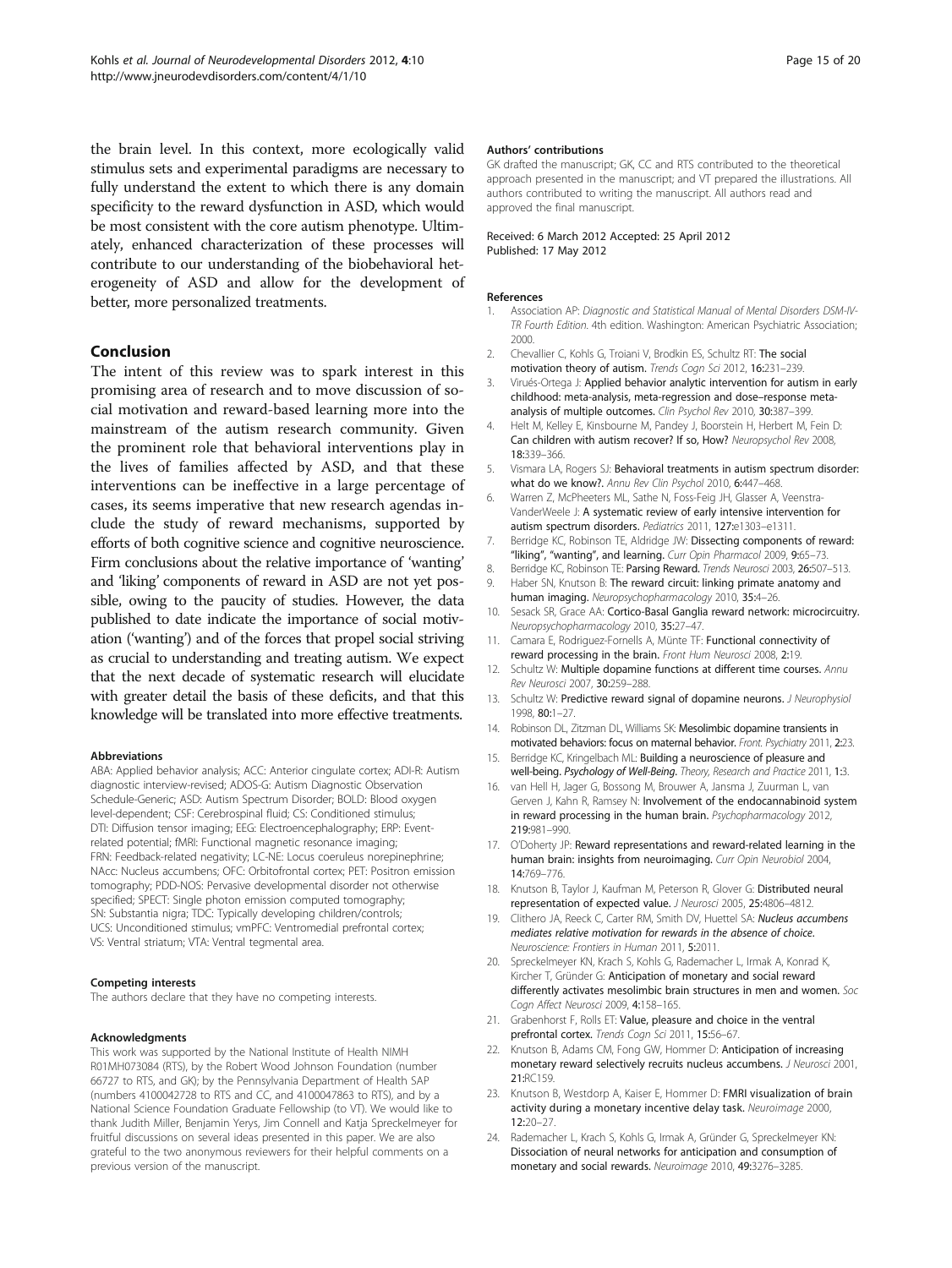- <span id="page-15-0"></span>25. Kringelbach ML, O'Doherty J, Rolls ET, Andrews C: Activation of the human orbitofrontal cortex to a liquid food stimulus is correlated with its subjective pleasantness. Cereb Cortex 2003, 13:1064–1071.
- 26. O'Doherty J, Rolls ET, Francis S, Bowtell R, McGlone F, Kobal G, Renner B, Ahne G: Sensory-specific satiety-related olfactory activation of the human orbitofrontal cortex. Neuroreport 2000, 11:399–403.
- 27. Kringelbach ML, Rolls ET: The functional neuroanatomy of the human orbitofrontal cortex: evidence from neuroimaging and neuropsychology. Prog Neurobiol 2004, 72:341–372.
- 28. Sescousse G, Redouté J, Dreher J-C: The architecture of reward value coding in the human orbitofrontal cortex. J Neurosci 2010, 30:13095-13104.
- 29. Smith DV, Hayden BY, Truong T-K, Song AW, Platt ML, Huettel SA: Distinct value signals in anterior and posterior ventromedial prefrontal cortex. J Neurosci 2010, 30:2490–2495.
- 30. Kohls G, Schulte-Rüther M, Nehrkorn B, Müller K, Fink GR, Kamp-Becker I, Herpertz-Dahlmann B, Schultz RT, Konrad K: Reward System Dysfunction in Autism Spectrum Disorders. Soc Cogn Affect Neurosci 2012, in press.
- 31. Liu X, Hairston J, Schrier M, Fan J: Common and distinct networks underlying reward valence and processing stages: a meta-analysis of functional neuroimaging studies. Neurosci Biobehav Rev 2011, 35:1219–1236.
- 32. Matson JL, Benavidez DA, Compton LS, Paclawskyj T, Baglio C: Behavioral treatment of autistic persons: a review of research from 1980 to the present. Res Dev Disabil 1996, 17:433–465.
- 33. Northup J, Vollmer TR, Serrett K: Publication trends in 25 years of the journal of applied behavior analysis. J Appl Behav Anal 1993, 26:527-537.
- 34. Dawson G, Osterling J, Rinaldi J, Carver L, McPartland J: Brief report: recognition memory and stimulus-reward associations: indirect support for the role of ventromedial prefrontal dysfunction in autism. J Autism Dev Disord 2001, 31:337–341.
- 35. Dawson G, Meltzoff AN, Osterling J, Rinaldi J: Neuropsychological correlates of early symptoms of autism. Child Dev 1998, 69:1276–1285.
- 36. Munson J, Faja S, Meltzoff A, Abbott R, Dawson G: Neurocognitive predictors of social and communicative developmental trajectories in preschoolers with autism spectrum disorders. J Int Neuropsychol Soc 2008, 14:956–966.
- 37. Zalla T, Sav A-M, Leboyer M: Stimulus-reward association and reversal learning in individuals with asperger syndrome. Research in Autism Spectrum Disorders 2009, 3:913–923.
- 38. Solomon M, Smith AC, Frank MJ, Ly S, Carter CS: Probabilistic reinforcement learning in adults with autism spectrum disorders. Autism Res 2011, 4:109–120.
- 39. Solomon M, Frank MJ, Smith AC, Ly S, Carter CS: Transitive inference in adults with autism spectrum disorders. Cogn Affect Behav Neurosci 2011, 11:437–449.
- 40. Dawson G, Webb SJ, Wijsman E, Schellenberg G, Estes A, Munson J, Faja S: Neurocognitive and electrophysiological evidence of altered face processing in parents of children with autism: implications for a model of abnormal development of social brain circuitry in autism. Dev Psychopathol 2005, 17:679–697.
- 41. Schultz RT: Developmental deficits in social perception in autism: the role of the amygdala and fusiform face area. Int J Dev Neurosci 2005, 23:125–141.
- 42. Koegel RL, Koegel LK, McNerney EK: Pivotal areas in intervention for autism. J Clin Child Psychol 2001, 30:19-32.
- 43. Margolies PJ: Behavioral approaches to the treatment of early infantile autism: a review. Psychol Bull 1977, 84:249–264.
- 44. Garretson HB, Fein D, Waterhouse L: Sustained attention in children with autism. J Autism Dev Disord 1990, 20:101–114.
- 45. Geurts HM, Luman M, van Meel CS: What's in a game: the effect of social motivation on interference control in boys with ADHD and autism spectrum disorders. J Child Psychol Psychiatry 2008, 49:848-857.
- 46. Freitag G: An experimental study of the social responsiveness of children with autistic behaviors. J Exp Child Psychol 1970, 9:436-453.
- 47. Demurie E, Roeyers H, Baeyens D, Sonugan Barke E: Common alterations in sensitivity to type but not amount of reward in ADHD and autism spectrum disorders. Journal of Child Psychology and Psychiatry 2011, 52:1164–1173.
- 48. Der-Avakian A, Markou A: The neurobiology of anhedonia and other reward-related deficits. Trends Neurosci 2012, 35:68–77.
- 49. Foussias G, Remington G: Negative symptoms in schizophrenia: avolition and occam's razor. Schizophr Bull 2010, 36:359–369.
- 50. Cohen AS, Minor KS: Emotional experience in patients with schizophrenia revisited: meta-analysis of laboratory studies. Schizophr Bull 2010, 36:143–150.
- 51. Dowd EC, Barch DM: Anhedonia and emotional experience in schizophrenia: neural and behavioral indicators. Biol Psychiatry 2010, 67:902–911.
- 52. Messinger JW, Trémeau F, Antonius D, Mendelsohn E, Prudent V, Stanford AD, Malaspina D: Avolition and expressive deficits capture negative symptom phenomenology: Implications for DSM-5 and schizophrenia research. Clin Psychol Rev 2011, 31:161–168.
- 53. Wolf DH: Anhedonia in schizophrenia. Curr Psychiatry Rep 2006, 8:322-328.
- 54. Mundy P: Joint attention and social-emotional approach behavior in children with autism. Dev Psychopathol 1995, 7:63–82.
- 55. Mundy P: Annotation: the neural basis of social impairments in autism: the role of the dorsal medial-frontal cortex and anterior cingulate system. J. Child Psychol. Psychiatry Allied Discip. 2003, 44:793-809.
- 56. Neuhaus E, Beauchaine TP, Bernier R: Neurobiological correlates of social functioning in autism. Clin Psychol Rev 2010, 30:733-748.
- 57. Waterhouse L, Fein D, Modahl C: Neurofunctional mechanisms in autism. Psychol Rev 1996, 103:457–489.
- Bachevalier J, Loveland KA: The orbitofrontal-amygdala circuit and selfregulation of social–emotional behavior in autism. Neurosci Biobehav Rev 2006, 30:97–117.
- 59. Ishikawa A, Ambroggi F, Nicola SM, Fields HL: Contributions of the amygdala and medial prefrontal cortex to incentive cue responding. Neuroscience 2008, 155:573–584.
- 60. Dichter GS, Felder JN, Green SR, Rittenberg AM, Sasson NJ, Bodfish JW: Reward circuitry function in autism spectrum disorders. Soc Cogn Affect Neurosci 2012, 7:160–172.
- 61. Dichter GS, Richey JA, Rittenberg AM, Sabatino A, Bodfish JW: Reward circuitry function in autism during face anticipation and outcomes. J Autism Dev Disord 2012, 42:147–160.
- 62. Scott-Van Zeeland AA, Dapretto M, Ghahremani DG, Poldrack RA, Bookheimer SY: Reward processing in autism. Autism Res 2010, 3:53–67.
- 63. Schmitz N, Rubia K, van Amelsvoort T, Daly E, Smith A, Murphy DGM: Neural correlates of reward in autism. Br J Psychiatry 2008, 192:19–24.
- 64. Vohs KD, Mead NL, Goode MR: The psychological consequences of money. Science 2006, 314:1154–1156.
- 65. Zhou X, Vohs KD, Baumeister RF: The symbolic power of money: reminders of money alter social distress and physical pain. Psychol Sci 2009, 20:700–706.
- 66. Warneken F, Tomasello M: Extrinsic rewards undermine altruistic tendencies in 20-month-olds. Dev Psychol 2008, 44:1785–1788.
- 67. Mercier C, Mottron L, Belleville S: A psychosocial study on restricted interests in high functioning persons with pervasive developmental disorders. Autism 2000, 4:406–425.
- 68. Boyd BA, Conroy MA, Mancil GR, Nakao T, Alter PJ: Effects of circumscribed interests on the social behaviors of children with autism spectrum disorders. J Autism Dev Disord 2007, 37:1550–1561.
- 69. Charlop-Christy MH, Haymes LK: Using objects of obsession as token reinforcers for children with autism. J Autism Dev Disord 1998, 28:189–198.
- 70. Adolphs R: What does the amygdala contribute to social cognition?. Ann N Y Acad Sci 2010, 1191:42–61.
- 71. Murray EA: The amygdala, reward and emotion. Trends Cogn Sci 2007, 11:489–497.
- 72. Grelotti DJ, Klin AJ, Gauthier I, Skudlarski P, Cohen DJ, Gore JC, Volkmar FR, Schultz RT: fMRI activation of the fusiform gyrus and amygdala to cartoon characters but not to faces in a boy with autism. Neuropsychologia 2005, 43:373–385.
- 73. Grelotti DJ, Gauthier I, Schultz RT: Social interest and the development of cortical face specialization: what autism teaches us about face processing. Dev Psychobiol 2002, 40:213–225.
- 74. Tottenham N, Sheridan MA: A review of adversity, the amygdala and the hippocampus: a consideration of developmental timing. Front Hum Neurosci 2010, 3:68.
- 75. Schumann CM, Bauman MD, Amaral DG: Abnormal structure or function of the amygdala is a common component of neurodevelopmental disorders. Neuropsychologia 2011, 49:745-759.
- Kalivas PW: The neural basis of addiction: a pathology of motivation and choice. Am J Psychiatry 2005, 162:1403–1413.
- 77. Volkow ND, Wang G-J, Fowler JS, Tomasi D: Addiction circuitry in the human brain. Annu Rev Pharmacol Toxicol 2012, 52:321–336.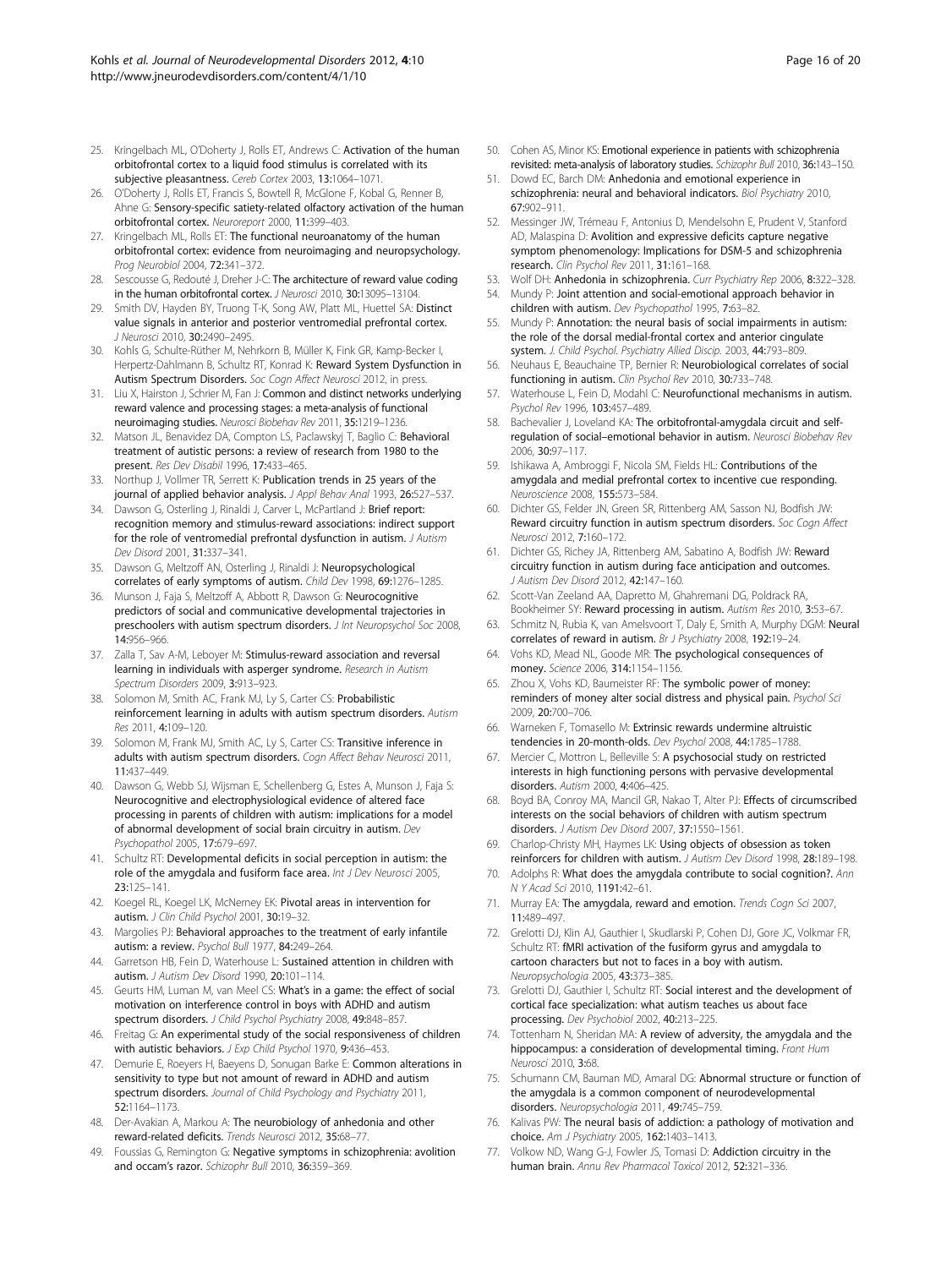- <span id="page-16-0"></span>78. Assaf M, Jagannathan K, Calhoun VD, Miller L, Stevens MC, Sahl R, O'Boyle JG, Schultz RT, Pearlson GD: Abnormal functional connectivity of default mode sub-networks in autism spectrum disorder patients. Neuroimage 2010, 53:247–256.
- 79. Di Martino A, Kelly C, Grzadzinski R, Zuo X-N, Mennes M, Mairena MA, Lord C, Castellanos FX, Milham MP: Aberrant striatal functional connectivity in children with autism. Biol Psychiatry 2011, 69:847–856.
- 80. Lai M-C, Lombardo MV, Chakrabarti B, Sadek SA, Pasco G, Wheelwright SJ, Bullmore ET, Baron-Cohen S, Suckling J: A shift to randomness of brain oscillations in people with autism. Biol Psychiatry 2010, 68:1092–1099.
- 81. Langen M, Leemans A, Johnston P, Ecker C, Daly E, Murphy CM, Dell' Acqua F, Durston S, Murphy DGM: Fronto-striatal circuitry and inhibitory control in autism: findings from diffusion tensor imaging tractography. Cortex 2012, 48:183–193.
- 82. Just MA, Cherkassky VL, Keller TA, Minshew NJ: Cortical activation and synchronization during sentence comprehension in high-functioning autism: evidence of underconnectivity. Brain: A Journal of Neurology 2004, 127:1811–1821.
- 83. Schipul SE, Keller TA, Just MA: Inter-regional brain communication and its disturbance in autism. Front Syst Neurosci 2011, 5:10.
- 84. Geschwind DH, Levitt P: Autism spectrum disorders: developmental disconnection syndromes. Curr Opin Neurobiol 2007, 17:103–111.
- 85. Betancur C, Sakurai T, Buxbaum JD: The emerging role of synaptic cell-adhesion pathways in the pathogenesis of autism spectrum disorders. Trends Neurosci 2009, 32:402–412.
- 86. Knutson B, Greer SM: Anticipatory affect: neural correlates and consequences for choice. Phil. Trans. R. Soc. B 2008, 363:3771–3786.
- 87. Banaschewski T, Brandeis D: Annotation: what electrical brain activity tells us about brain function that other techniques cannot tell us – a child psychiatric perspective. Journal of Child Psychology and Psychiatry 2007, 48:415-435.
- 88. Holroyd CB, Coles MGH: The neural basis of human error processing: reinforcement learning, dopamine, and the error-related negativity. Psychol Rev 2002, 109:679–709.
- 89. Nieuwenhuis S, Aston-Jones G, Cohen JD: Decision making, the p3, and the locus coeruleus–norepinephrine system. Psychol Bull 2005, 131:510–532.
- 90. Wu Y, Zhou X: The P300 and reward valence, magnitude, and expectancy in outcome evaluation. Brain Res 2009, 1286:114–122.
- 91. Yeung N, Holroyd CB, Cohen JD: ERP correlates of feedback and reward processing in the presence and absence of response choice. Cereb Cortex 2005, 15:535–544.
- 92. Kohls G, Peltzer J, Schulte-Rüther M, Kamp-Becker I, Remschmidt H, Herpertz-Dahlmann B, Konrad K: Atypical brain responses to reward cues in autism as revealed by event-related potentials. J Autism Dev Disord 2011, 41:1523–1533.
- 93. Pfabigan DM, Bauer H, Lamm C: All about the money external performance monitoring is affected by monetary, but not by socially conveyed feedback cues in more antisocial individuals. Front Hum Neurosci 2011, 5:100.
- 94. Lange S, Leue A, Beauducel A: Behavioral approach and reward processing: results on feedback-related negativity and P3 component. Biol Psychol 2012, 89:416–425.
- 95. Van den Berg I, Franken IHA, Muris P: Individual differences in sensitivity to reward. Journal of Psychophysiology 2011, 25:81–86.
- 96. Carlson JM, Foti D, Mujica-Parodi LR, Harmon-Jones E, Hajcak G: Ventral striatal and medial prefrontal bold activation is correlated with reward-related electrocortical activity: a combined erp and fmri study. Neuroimage 2011, 57:1608–1616.
- 97. Foti D, Weinberg A, Dien J, Hajcak G: Event-related potential activity in the basal ganglia differentiates rewards from nonrewards: temporospatial principal components analysis and source localization of the feedback negativity. Hum Brain Mapp 2011, 32:2207–2216.
- 98. Martin LE, Potts GF, Burton PC, Montague PR: Electrophysiological and hemodynamic responses to reward prediction violation. NeuroReport: For Rapid Communication of Neuroscience Research 2009, 20:1140–1143.
- 99. Cohen MX, Cavanagh JF, Slagter HA: Event-related potential activity in the basal ganglia differentiates rewards from nonrewards: temporospatial principal components analysis and source localization of the feedback negativity: commentary. Hum Brain Mapp 2011, 32:2270–2271.
- 100. Jeste SS, Nelson CA: Event related potentials in the understanding of autism spectrum disorders: an analytical review. J Autism Dev Disord 2008, 39:495–510.
- 101. Groen Y, Wijers AA, Mulder LJM, Waggeveld B, Minderaa RB, Althaus M: Error and feedback processing in children with ADHD and children with Autistic Spectrum Disorder: an EEG event-related potential study. Clin Neurophysiol 2008, 119:2476-2493.
- 102. Brunia CHM, Hackley SA, van Boxtel GJM, Kotani Y, Ohgami Y: Waiting to perceive: reward or punishment? Clin Neurophysiol 2011, 122:858-868.
- 103. Larson MJ, South M, Krauskopf E, Clawson A, Crowley MJ: Feedback and reward processing in high-functioning autism. Psychiatry Res 2011, 187:198–203.
- 104. Schultz W, Apicella P, Scarnati E, Ljungberg T: Neuronal activity in monkey ventral striatum related to the expectation of reward. J Neurosci 1992, 12:4595–4610.
- 105. Hoeksma MR, Kemner C, Verbaten MN, van Engeland H: Processing capacity in children and adolescents with pervasive developmental disorders. J Autism Dev Disord 2004, 34:341-354.
- 106. Fox NA: If it's not left, it's right: electroencephalograph asymmetry and the development of emotion. Am Psychol 1991, 46:863-872.
- 107. Pizzagalli DA, Sherwood RJ, Henriques JB, Davidson RJ: Frontal brain asymmetry and reward responsiveness. A Source-Localization Study. Psychological Science 2005, 16:805-813.
- 108. Allen JJB, Cohen MX: Deconstructing the "resting" state: exploring the temporal dynamics of frontal alpha asymmetry as an endophenotype for depression. Front Hum Neurosci 2010, 4:232.
- 109. Tomer R, Goldstein RZ, Wang G-J, Wong C, Volkow ND: Incentive motivation is associated with striatal dopamine asymmetry. Biol Psychol 2008, 77:98–101.
- 110. Sutton SK, Burnette CP, Mundy PC, Meyer J, Vaughan A, Sanders C, Yale M: Resting cortical brain activity and social behavior in higher functioning children with autism. Journal of Child Psychology and Psychiatry 2005, 46:211–222.
- 111. Mundy PC, Henderson HA, Inge AP, Coman DC: The modifier model of autism and social development in higher functioning children. Research & Practice for Persons with Severe Disabilities 2007, 32:124–139.
- 112. Wing L, Gould J: Severe impairments of social interaction and associated abnormalities in children: Epidemiology and classification. J Autism Dev Disord 1979, 9:11–29.
- 113. Dawson G, Klinger LG, Panagiotides H, Lewy A, Castelloe P: Subgroups of autistic children based on social behavior display distinct patterns of brain activity. J Abnorm Child Psychol 1995, 23:569-583.
- 114. Burnette CP, Henderson HA, Inge AP, Zahka NE, Schwartz CB, Mundy PC: Anterior EEG asymmetry and the modifier model of autism. J Autism Dev Disord 2011, 41:1113–1124.
- 115. Kylliäinen A, Wallace S, Coutanche MN, Leppänen JM, Cusack J, Bailey AJ, Hietanen JK: Affective-motivational brain responses to direct gaze in children with autism spectrum disorder. Journal of Child Psychology and Psychiatry 2012, in press.
- 116. Kampe KKW, Frith CD, Dolan RJ, Frith U: Reward value of attractiveness and gaze. Nature 2001, 413:589–590.
- 117. Dalton KM, Nacewicz BM, Johnstone T, Schaefer HS, Gernsbacher MA, Goldsmith HH, Alexander AL, Davidson RJ: Gaze fixation and the neural circuitry of face processing in autism. Nat Neurosci 2005, 8:519–526.
- 118. Senju A, Johnson MH: Atypical eye contact in autism: models, mechanisms and development. Neurosci Biobehav Rev 2009, 33:1204–1214.
- 119. Depue RA, Morrone-Strupinsky JV: A neurobehavioral model of affiliative bonding: implications for conceptualizing a human trait of affiliation. Behav Brain Sci 2005, 28:313–395.
- 120. Bartz JA, Zaki J, Bolger N, Ochsner KN: Social effects of oxytocin in humans: context and person matter. Trends Cogn Sci 2011, 15:301-309.
- 121. Lam KSL, Aman MG, Arnold LE: Neurochemical correlates of autistic disorder: a review of the literature. Res Dev Disabil 2006, 27:254–289.
- 122. Breiter HC, Gollub RL, Weisskoff RM, Kennedy DN, Makris N, Berke JD, Goodman JM, Kantor HL, Gastfriend DR, Riorden JP, Mathew RT, Rosen BR, Hyman SE: Acute effects of cocaine on human brain activity and emotion. Neuron 1997, 19:591-611.
- 123. McPheeters ML, Warren Z, Sathe N, Bruzek JL, Krishnaswami S, Jerome RN, Veenstra-VanderWeele J: A systematic review of medical treatments for children with autism spectrum disorders. Pediatrics 2011, 127: e1312–e1321.
- 124. Ernst M, Zametkin A, Matochik J, Pascualvaca D, Cohen R: Low medial prefrontal dopaminergic activity in autistic children. Lancet 1997, 350:638.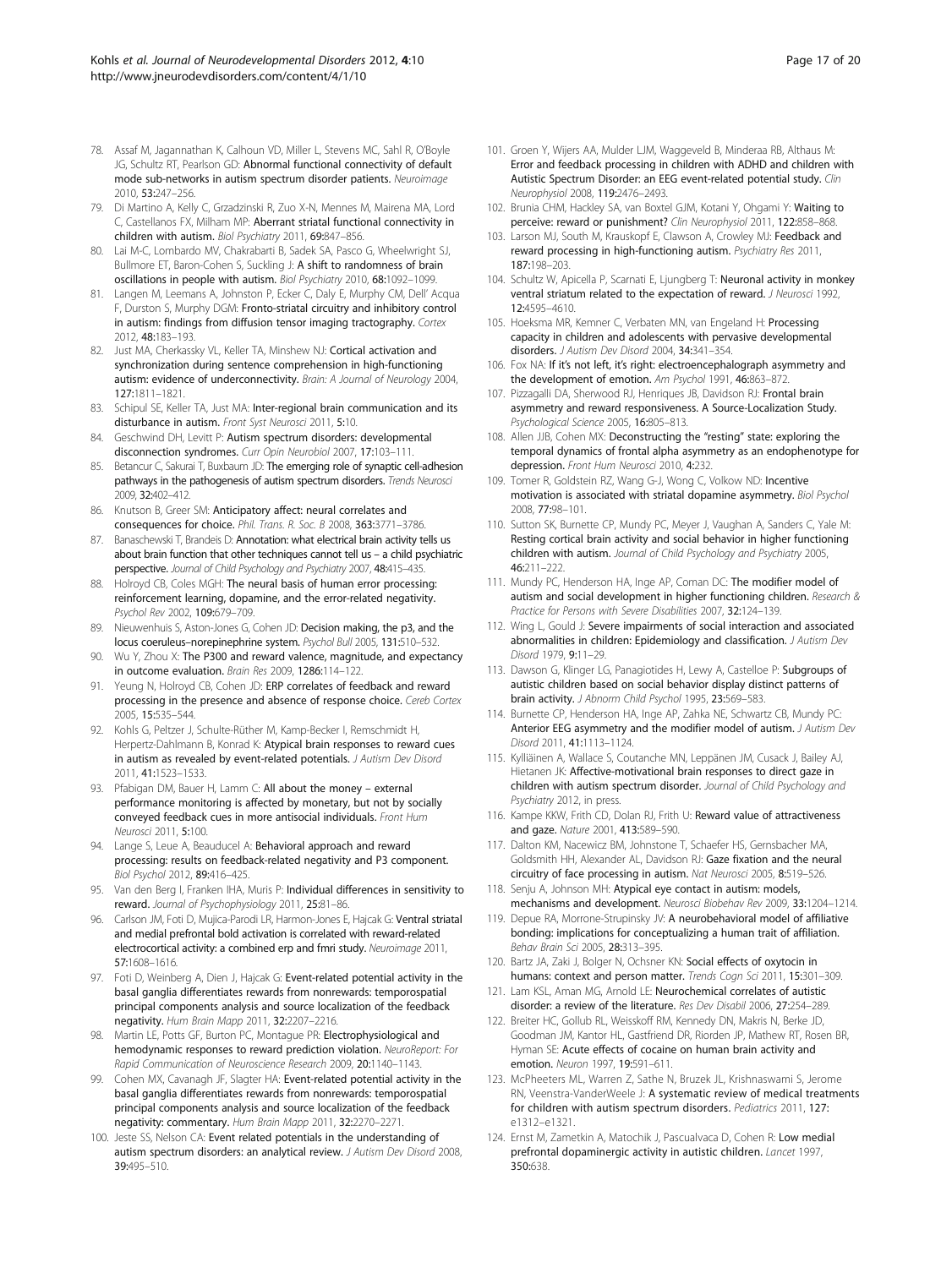- <span id="page-17-0"></span>125. Nakamura K, Sekine Y, Ouchi Y, Tsujii M, Yoshikawa E, Futatsubashi M, Tsuchiya KJ, Sugihara G, Iwata Y, Suzuki K, Matsuzaki H, Suda S, Sugiyama T, Takei N, Mori N: Brain serotonin and dopamine transporter bindings in adults with high-functioning autism. Arch Gen Psychiatry 2010, 67:59–68.
- 126. Fernell E, Watanabe Y, Adolfsson I, Tani Y, Bergström M, Hartvig P, Lilja A, von Knorring AL, Gillberg C, Langstrom B: Possible effects of tetrahydrobiopterin treatment in six children with autism - clinical and positron emission tomography data: a pilot study. Dev Med Child Neurol 1997, 39:313–318.
- 127. Makkonen I, Riikonen R, Kuikka JT, Kokki H, Bressler JP, Marshall C, Kaufmann WE: Brain derived neurotrophic factor and serotonin transporter binding as markers of clinical response to fluoxetine therapy in children with autism. Journal of Pediatric Neurology 2011, 9:1-8.
- 128. Nieminen-von Wendt TS, Metsähonkala L, Kulomäki TA, Aalto S, Autti TH, Vanhala R, Bergman J, Hietala JA, von Wendt LO: Increased presynaptic dopamine function in Asperger syndrome. Neuroreport 2004, 15:757–76.
- 129. Makkonen I, Riikonen R, Kokki H, Airaksinen MM, Kuikka JT: Serotonin and dopamine transporter binding in children with autism determined by SPECT. Dev Med Child Neurol 2008, 50:593–597.
- 130. Grace AA: Phasic versus tonic dopamine release and the modulation of dopamine system responsivity: a hypothesis for the etiology of schizophrenia. Neuroscience 1991, 41:1–24.
- 131. Grigson PS: Like drugs for chocolate: separate rewards modulated by common mechanisms? Physiol Behav 2002, 76:389–395.
- 132. Hettinger JA, Liu X, Schwartz CE, Michaelis RC, Holden JJA: A DRD1 haplotype is associated with risk for autism spectrum disorders in male-only affected sib-pair families. Am J Med Genet B Neuropsychiatr Genet 2008, 147B:628–636.
- 133. Robinson PD, Schutz CK, Macciardi F, White BN, Holden JJA: Genetically determined low maternal serum dopamine beta-hydroxylase levels and the etiology of autism spectrum disorders. Am J Med Genet 2001, 100:30–36.
- 134. Bishop SL, Lahvis GP: The autism diagnosis in translation: shared affect in children and mouse models of ASD. Autism Res 2011, 4:317–335.
- 135. Chamberlain RS, Herman BH: A novel biochemical model linking dysfunctions in brain melatonin, proopiomelanocortin peptides, and serotonin in autism. Biol Psychiatry 1990, 28:773-793.
- 136. Kalat JW: Speculations on similarities between autism and opiate addiction. J Autism Child Schizophr 1978, 8:477–479.
- 137. Panksepp J: A neurochemical theory of autism. Trends Neurosci 1979, 2:174–177.
- 138. Sahley TL, Panksepp J: Brain opioids and autism: an updated analysis of possible linkages. J Autism Dev Disord 1987, 17:201–216.
- 139. Sandman CA: Various endogenous opioids and autistic behavior: a response to Gillberg. J Autism Dev Disord 1992, 22:132–133.
- 140. Sher L: Autistic disorder and the endogenous opioid system. Medical Hypotheses 1997, 48:413–414.
- 141. van Ree JM, Gerrits MAFM, Vanderschuren LJMJ: Opioids, reward and addiction: an encounter of biology, psychology, and medicine. Pharmacol Rev 1999, 51:341–396.
- 142. Trezza V, Baarendse PJJ, Vanderschuren LJMJ: The pleasures of play: pharmacological insights into social reward mechanisms. Trends Pharmacol Sci 2010, 31:463–469.
- 143. Machin AJ, Dunbar RIM: The brain opioid theory of social attachment: a review of the evidence. Behaviour 2011, 148:987–1025.
- 144. ElChaar GM, Maisch NM, Augusto LMG, Wehring HJ: Efficacy and safety of naltrexone use in pediatric patients with autistic disorder. Ann Pharmacother 2006, 40:1086–1095.
- 145. Campbell A: Oxytocin and human social behavior. Pers Soc Psychol Rev 2010, 14:281–295.
- 146. Gordon I, Martin C, Feldman R, Leckman JF: Oxytocin and social motivation. Developmental Cognitive Neuroscience 2011, 1:471–493.
- 147. Gimpl G, Fahrenholz F: The oxytocin receptor system: structure, function, and regulation. Physiol Rev 2001, 81:629–683.
- 148. Landgraf R, Neumann ID: Vasopressin and oxytocin release within the brain: a dynamic concept of multiple and variable modes of neuropeptide communication. Front Neuroendocrinol 2004, 25:150–176.
- 149. Striepens N, Kendrick KM, Maier W, Hurlemann R: Prosocial effects of oxytocin and clinical evidence for its therapeutic potential. Front Neuroendocrinol 2011, 32:426–450.
- 150. MacDonald K, MacDonald TM: The peptide that binds: a systematic review of oxycotin and its prosocial effects in humans. Harv Rev Psychiatry 2010,  $18.1 - 21$
- 151. Insel TR: The challenge of translation in social neuroscience: a review of oxytocin, vasopressin, and affiliative behavior. Neuron 2010, 65:768–779.
- 152. Meyer-Lindenberg A, Domes G, Kirsch P, Heinrichs M: Oxytocin and vasopressin in the human brain: social neuropeptides for translational medicine. Nat Rev Neurosci 2011, 12:524–538.
- 153. Kovàcs GL, Sarnyai Z, Babarczi E, Szabó G, Telegdy G: The role of oxytocin-dopamine interactions in cocaine-induced locomotor hyperactivity. Neuropharmacology 1990, 29:365–368.
- 154. Pfister HP, Muir JL: Influence of exogeneously administered oxytocin on central noradrenaline, dopamine and serotonin levels following psychological stress in nulliparous female rats (rattus norvegicus). Int J Neurosci 1989, 45:221–229.
- 155. Csiffáry A, Ruttner Z, Tóth Z, Palkovits M: Oxytocin nerve fibers innervate beta-endorphin neurons in the arcuate nucleus of the rat hypothalamus. Neuroendocrinology 1992, 56:429–435.
- 156. Strathearn L, Fonagy P, Amico J, Montague PR: Adult attachment predicts maternal brain and oxytocin response to infant Cues. Neuropsychopharmacology 2009, 34:2655–2666.
- 157. Baumgartner T, Heinrichs M, Vonlanthen A, Fischbacher U, Fehr E: Oxytocin shapes the neural circuitry of trust and trust adaptation in humans. Neuron 2008, 58:639-650.
- 158. Domes G, Heinrichs M, Gläscher J, Büchel C, Braus DF, Herpertz SC: Oxytocin attenuates amygdala responses to emotional faces regardless of valence. Biol Psychiatry 2007, 62:1187–1190.
- 159. Gamer M, Zurowski B, Büchel C: Different amygdala subregions mediate valence-related and attentional effects of oxytocin in humans. PNAS 2010, 107:9400–9405.
- 160. Kirsch P, Esslinger C, Chen Q, Mier D, Lis S, Siddhanti S, Gruppe H, Mattay VS, Gallhofer B, Meyer-Lindenberg A: Oxytocin modulates neural circuitry for social cognition and fear in humans. J Neurosci 2005, 25:11489-11493.
- 161. Petrovic P, Kalisch R, Singer T, Dolan RJ: Oxytocin attenuates affective evaluations of conditioned faces and amygdala activity. J Neurosci 2008, 28:6607–6615.
- 162. Riem MME, Bakermans-Kranenburg MJ, Pieper S, Tops M, Boksem MAS, Vermeiren RRJM, van IJzendoorn MH, Rombouts SARB: Oxytocin modulates amygdala, insula, and inferior frontal gyrus responses to infant crying: a randomized controlled trial. Biol Psychiatry 2011, 70:291–297.
- 163. Rilling JK, DeMarco AC, Hackett PD, Thompson R, Ditzen B, Patel R, Pagnoni G: Effects of intranasal oxytocin and vasopressin on cooperative behavior and associated brain activity in men. Psychoneuroendocrinology 2012, 37:447–461.
- 164. Modi ME, Young LJ: The oxytocin system in drug discovery for autism: animal models and novel therapeutic strategies. Horm Behav 2012, 61:340–350.
- 165. Insel TR, O'Brien DJ, Leckman JF: Oxytocin, vasopressin, and autism: is there a connection?. Biol Psychiatry 1999, 45:145-157.
- 166. Andari E, Duhamel J-R, Zalla T, Herbrecht E, Leboyer M, Sirigu A: Promoting social behavior with oxytocin in high-functioning autism spectrum disorders. PNAS 2010, 107:4389–4394.
- 167. Modahl C, Green L, Fein D, Morris M, Waterhouse L, Feinstein C, Levin H: Plasma oxytocin levels in autistic children. Biol Psychiatry 1998, 43:270–277.
- 168. Green L, Fein D, Modahl C, Feinstein C, Waterhouse L, Morris M: Oxytocin and autistic disorder: alterations in peptide forms. Biol Psychiatry 2001, 50:609–613.
- 169. Jansen LMC, Gispen-de Wied CC, Wiegant VM, Westenberg HGM, Lahuis BE, Engeland H: Autonomic and neuroendocrine responses to a psychosocial stressor in adults with autistic spectrum disorder. J Autism Dev Disord 2006, 36:891–899.
- 170. Campbell DB, Datta D, Jones ST, Batey Lee E, Sutcliffe JS, Hammock EAD, Levitt P: Association of oxytocin receptor (OXTR) gene variants with multiple phenotype domains of autism spectrum disorder. Journal of Neurodevelopmental Disorders 2011, 1:12.
- 171. Gregory S, Connelly J, Towers A, Johnson J, Biscocho D, Markunas C, Lintas C, Abramson R, Wright H, Ellis P: others: Genomic and epigenetic evidence for oxytocin receptor deficiency in autism. BMC Med 2009, 7:62.
- 172. Hollander E, Novotny S, Hanratty M, Yaffe R, DeCaria CM, Aronowitz BR, Mosovich S: Oxytocin infusion reduces repetitive behaviors in adults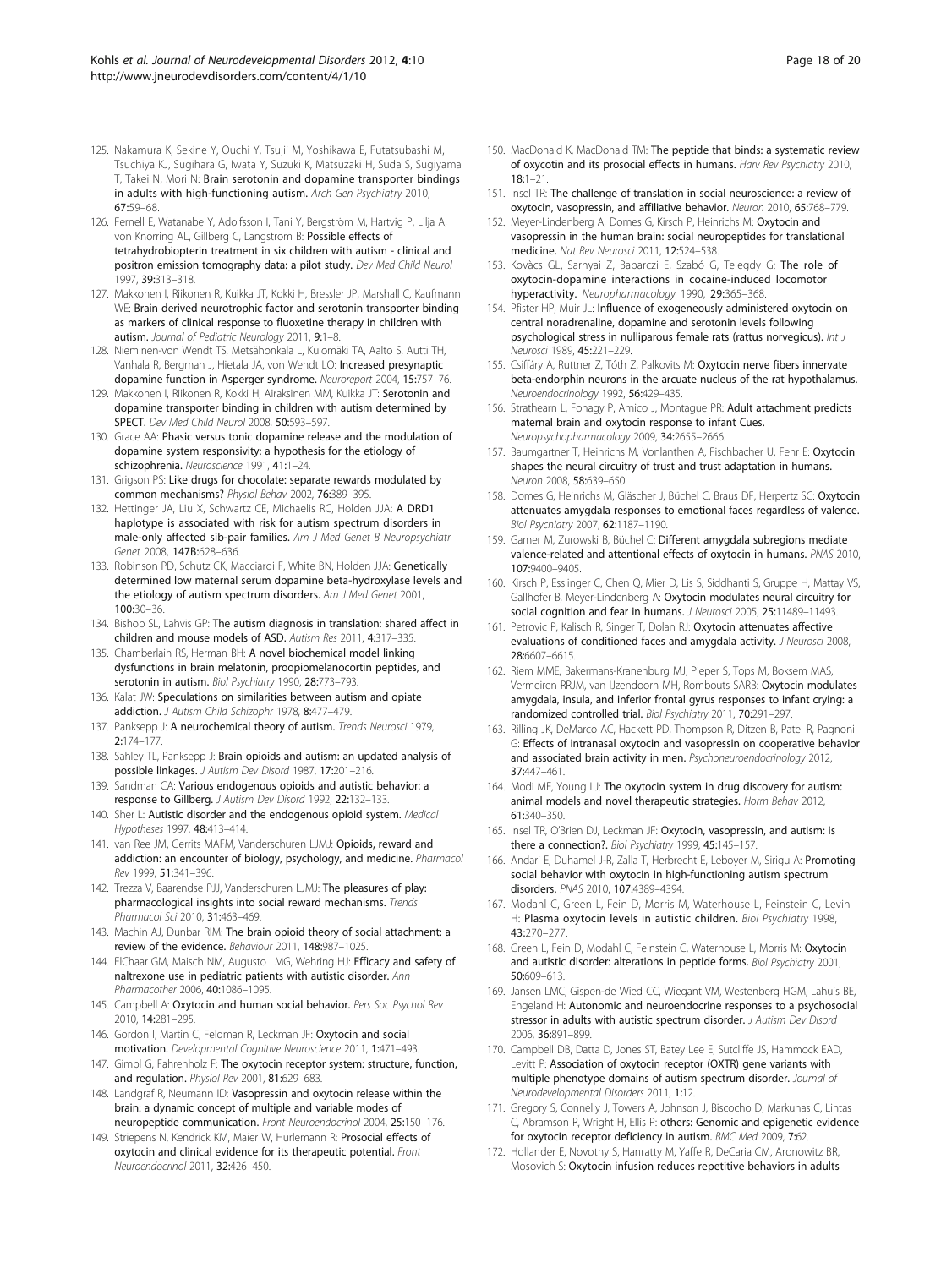<span id="page-18-0"></span>with autistic and Asperger's disorders. Neuropsychopharmacology 2003, 28:193–198.

- 173. Guastella AJ, Einfeld SL, Gray KM, Rinehart NJ, Tonge BJ, Lambert TJ, Hickie IB: Intranasal oxytocin improves emotion recognition for youth with autism spectrum disorders. Biol Psychiatry 2010, 67:692–694.
- 174. Hollander E, Bartz J, Chaplin W, Phillips A, Sumner J, Soorya L, Anagnostou E, Wasserman S: Oxytocin increases retention of social cognition in autism. Biol Psychiatry 2007, 61:498–503.
- 175. Skuse DH, Gallagher L: Dopaminergic-neuropeptide interactions in the social brain. Trends Cogn Sci 2009, 13:27-35.
- 176. Melis MR, Melis T, Cocco C, Succu S, Sanna F, Pillolla G, Boi A, Ferri G, Argiolas A: Oxytocin injected into the ventral tegmental area induces penile erection and increases extracellular dopamine in the nucleus accumbens and paraventricular nucleus of the hypothalamus of male rats. Eur J Neurosci 2007, 26:1026–1035.
- 177. Hurlemann R, Patin A, Onur OA, Cohen MX, Baumgartner T, Metzler S, Dziobek I, Gallinat J, Wagner M, Maier W, Kendrick KM: Oxytocin enhances amygdala-dependent, socially reinforced learning and emotional empathy in humans. J Neurosci 2010, 30:4999-5007.
- 178. Robinson TE, Berridge KC: The neural basis of drug craving: an incentivesensitization theory of addiction. Brain Res Rev 1993, 18:247-291.
- 179. Maestro S, Muratori F, Cavallaro MC, Pei F, Stern D, Golse B, Palacio-Espasa F: Attentional skills during the first 6 months of age in autism spectrum disorder. J Am Acad Child Adolesc Psychiatry 2002, 41:1239-1245.
- 180. Zwaigenbaum L, Bryson S, Rogers T, Roberts W, Brian J, Szatmari P: Behavioral manifestations of autism in the first year of life. Int J Dev Neurosci 2005, 23:143–152.
- 181. Bryson SE, Zwaigenbaum L, Brian J, Roberts W, Szatmari P, Rombough V, McDermott C: A prospective case series of high-risk infants who developed autism. J Autism Dev Disord 2007, 37:12–24.
- 182. Dawson G: Early behavioral intervention, brain plasticity, and the prevention of autism spectrum disorder. Dev Psychopathol 2008, 20:775–803.
- 183. O'Connor K, Kirk I: Brief report: atypical social cognition and social behaviours in autism spectrum disorder: a different way of processing rather than an impairment. J Autism Dev Disord 2008, 38:1989–1997.
- 184. Sasson NJ, Turner-Brown LM, Holtzclaw TN, Lam KSL, Bodfish JW: Children with autism demonstrate circumscribed attention during passive viewing of complex social and nonsocial picture arrays. Autism 2008, 1:31–42.
- 185. Wood JJ, Gadow KD: Exploring the nature and function of anxiety in youth with autism spectrum disorders, exploring the nature and function of anxiety in youth with autism spectrum disorders. Clinical Psychology: Science and Practice, Clinical Psychology: Science and Practice 2010, 17:281–292.
- 186. Klin A, Lin DJ, Gorrindo P, Ramsay G, Jones W: Two-year-olds with autism orient to nonsocial contingencies rather than biological motion. Nature 2009, 459:257.
- 187. Herry C, Bach DR, Esposito F, Di Salle F, Perrig WJ, Scheffler K, Lüthi A, Seifritz E: Processing of temporal unpredictability in human and animal amygdala. J Neurosci 2007, 27:5958–5966.
- 188. Lovaas OI, Freitag G, Kinder MI, Rubenstein BD, Schaeffer B, Simmons JQ: Establishment of social reinforcers in two schizophrenic children on the basis of food. J Exp Child Psychol 1966, 4:109-125.
- 189. Lovaas OI, Schaeffer B, Simmons JQ: Building social behavior in autistic children by use of electric shock. Journal of Experimental Research in Personality 1965, 1:99–109.
- 190. Kasari C, Lawton K: New directions in behavioral treatment of autism spectrum disorders. Curr Opin Neurol 2010, 23:137-143.
- 191. Howlin P, Magiati I, Charman T: Systematic review of early intensive behavioral interventions for children with autism. Am J Intellect Dev Disabil 2009, 114:23–41.
- 192. Seida JK, Ospina MB, Karkhaneh M, Hartling L, Smith V, Clark B: Systematic reviews of psychosocial interventions for autism: an umbrella review. Dev Med Child Neurol 2009, 51:95–104.
- 193. Ospina MB, Krebs Seida J, Krebs Seida J, Clark B, Karkhaneh M, Hartling L, Tjosvold L, Vandermeer B, Smith V: Behavioural and developmental interventions for autism spectrum disorder: a clinical systematic review. PLoS One 2008, 3:e3755.
- 194. Reichow B, Wolery M: Comprehensive synthesis of early intensive behavioral interventions for young children with autism based on the ucla young autism project model. J Autism Dev Disord 2008, 39:23–41.
- 195. Spreckley M, Boyd R: Efficacy of applied behavioral intervention in preschool children with autism for improving cognitive, language, and adaptive behavior: a systematic review and meta-analysis. J Pediatr 2009, 154:338–344.
- 196. Eldevik S, Hastings RP, Hughes JC, Jahr E, Eikeseth S, Cross S: Meta-analysis of early intensive behavioral intervention for children with autism. J Clin Child Adolesc Psychol 2009, 38:439–450.
- 197. Koegel RL, Mentis M: Motivation in childhood autism: can they or won't they?. Journal of Child Psychology and Psychiatry 1985, 26:185-191.
- 198. Koegel LK, Koegel RL, Shoshan Y, McNerney E: Pivotal response intervention ii: preliminary long-term outcome data. Research and Practice for Persons with Severe Disabilities 1999, 24:186–198.
- 199. Sallows GO, Graupner TD: Intensive behavioral treatment for children with autism: four-year outcome and predictors. Am J Ment Retard 2005, 110:417–438.
- 200. Beglinger L, Smith T: Concurrent validity of social subtype and ig after early intensive behavioral intervention in children with autism: a preliminary investigation. J Autism Dev Disord 2005, 35:295–303.
- 201. Ingersoll B, Schreibman L, Stahmer A: Brief report: differential treatment outcomes for children with autistic spectrum disorder based on level of peer social avoidance. J Autism Dev Disord 2001, 31:343–349.
- 202. Sherer MR, Schreibman L: Individual behavioral profiles and predictors of treatment effectiveness for children with autism. J Consult Clin Psychol 2005, 73:525–538.
- 203. Kasari C, Freeman S, Paparella T: Joint attention and symbolic play in young children with autism: a randomized controlled intervention study. Journal of child psychology and psychiatry and allied disciplines 2006, 47:611–620.
- 204. Gaylord-Ross RJ, Haring TG, Breen C, Pitts-Conway V: The training and generalization of social interaction skills with autistic youth. J Appl Behav Anal 1984, 17:229-247.
- 205. Koegel RL, Dyer K, Bell LK: The influence of child-preferred activities on autistic children's social behavior. J Appl Behav Anal 1987, 20:243–252.
- 206. Vismara LA, Lyons GL: Using perseverative interests to elicit joint attention behaviors in young children with autism: theoretical and clinical implications for understanding motivation. Journal of Positive Behavior Interventions 2007, 9:214–228.
- 207. Turner-Brown LM, Lam KSL, Holtzclaw TN, Dichter GS, Bodfish JW: Phenomenology and measurement of circumscribed interests in autism spectrum disorders. Autism 2011, 15:437–456.
- 208. Cumming TM: Using technology to create motivating social skills lessons. Intervention in School and Clinic 2010, 45:242–250.
- 209. Tanaka JW, Wolf JM, Klaiman C, Koenig K, Cockburn J, Herlihy L, Brown C, Stahl S, Kaiser MD, Schultz RT: Using computerized games to teach face recognition skills to children with autism spectrum disorder: the let's face it! program. Journal of Child Psychology and Psychiatry 2010, 51:944–952.
- 210. Sala M, Braida D, Lentini D, Busnelli M, Bulgheroni E, Capurro V, Finardi A, Donzelli A, Pattini L, Rubino T, Parolaro D, Nishimori K, Parenti M, Chini B: Pharmacologic rescue of impaired cognitive flexibility, social deficits, increased aggression, and seizure susceptibility in oxytocin receptor null mice: a neurobehavioral model of autism. Biol Psychiatry 2011, 69:875–882.
- 211. Modi ME, Young LJ: D-cycloserine facilitates socially reinforced learning in an animal model relevant to autism spectrum disorders. Biol Psychiatry 2011, 70:298–304.
- 212. Levy SE, Mandell DS, Schultz RT: Autism. Lancet 2009, 374:1627–1638.
- 213. Treadway MT, Zald DH: Reconsidering anhedonia in depression: lessons from translational neuroscience. Neurosci Biobehav Rev 2011, 35:537–555.
- 214. Luman M, Tripp G, Scheres A: Identifying the neurobiology of altered reinforcement sensitivity in adhd: a review and research agenda. Neurosci Biobehav Rev 2010, 34:744–754.
- 215. Antshel KM, Polacek C, McMahon M, Dygert K, Spenceley L, Dygert L, Miller L, Faisal F: Comorbid ADHD and anxiety affect social skills group intervention treatment efficacy in children with autism spectrum disorders. J Dev Behav Pediatr 2011, 32(6):439-446. 32.
- 216. Cortesi F, Giannotti F, Ivanenko A, Johnson K: Sleep in children with autistic spectrum disorder. Sleep Med 2010, 11:659–664.
- 217. Libedinsky C, Smith DV, Teng CS, Namburi P, Chen VW, Huettel SA, Chee MWL: Sleep deprivation alters valuation signals in the ventromedial prefrontal cortex. Frontiers in Behavioral Neuroscience 2011, 5:70.
- 218. Gujar N, Yoo S-S, Hu P, Walker MP: Sleep deprivation amplifies reactivity of brain reward networks, biasing the appraisal of positive emotional experiences. J Neurosci 2011, 31:4466–4474.